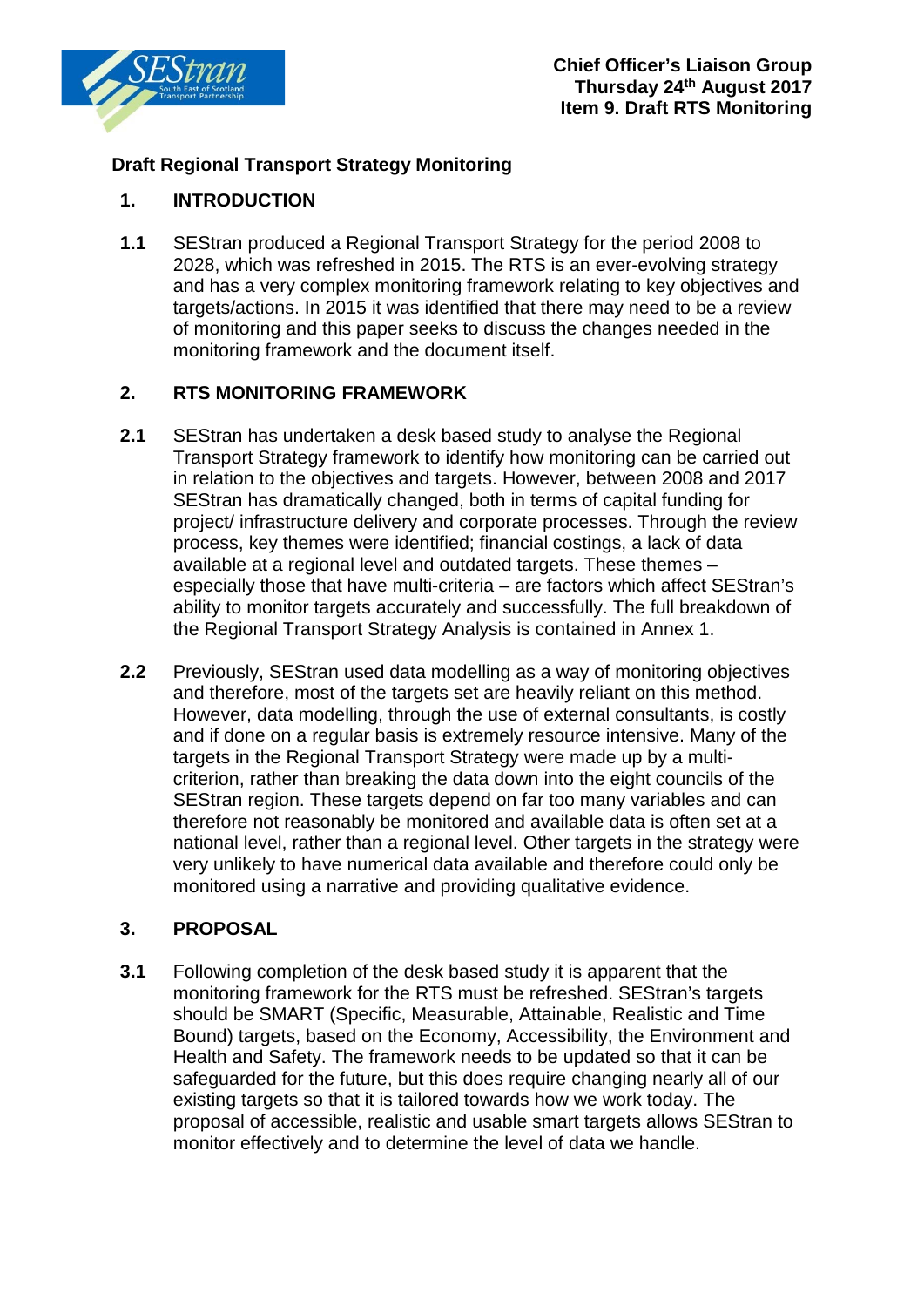**3.2** The RTS is a statutory document and requires supporting qualitative and quantitative data from our partnership councils. Chief Officers will be aware that previously there was a regular update item on past agendas and it is proposed that this is introduced with an update on significant items at each meeting and a submission once a year of written information on progress on delivering the statutory RTS for inclusion in the SEStran Annual Report. Collective reporting will offer a qualitative approach to monitoring to support some of the key actions in the SEStran Annual Report and demonstrate a partnership approach to delivery of the RTS.

## **4 FUTURE MONITORING**

**4.1** In light of the first five years' experience of monitoring of the RTS, changing data availability and in response to government strategies and guidelines, some amendments to the indicators used and the approach to monitoring may be required. For example, future Scottish low emissions strategy performance indicators may need to be reflected in the RTS. However, maintaining the continuity of monitoring is also important, and any adjustments will seek to achieve this. Future changes to the RTS Monitoring Framework will be reported in the SEStran Annual Report.

#### **5. COMMENTS/ SUGGESTED RESPONSE**

- **5.1** Chief Officers are invited to agree:
	- That the current RTS Monitoring Framework is not best value use of resource nor fit for purpose and as outlined in the current RTS on page 42, Chief Officers are asked to agree to the wholescale redevelopment of the RTS Monitoring Framework;
	- The continuation of a standing verbal item on each meeting and;
	- To provide written updates on key actions that are seeking to progress the four main objectives of the RTS for inclusion in future SEStran Annual Reports.

Sophie Pugh **Undergraduate Technical Officer**  17th August 2017

**Annex 1 –** Regional Transport Strategy Monitoring Analysis

**Annex 2 –** Regional Transport Strategy Monitoring 2017

| <b>Policy Implications</b>     | Proposed re-development of RTS Monitoring<br>Framework and implications for RTS delivery. |
|--------------------------------|-------------------------------------------------------------------------------------------|
| <b>Financial Implications</b>  | Proposed savings from significantly reduced<br>data modelling by external consultants.    |
| <b>Equalities Implications</b> | None.                                                                                     |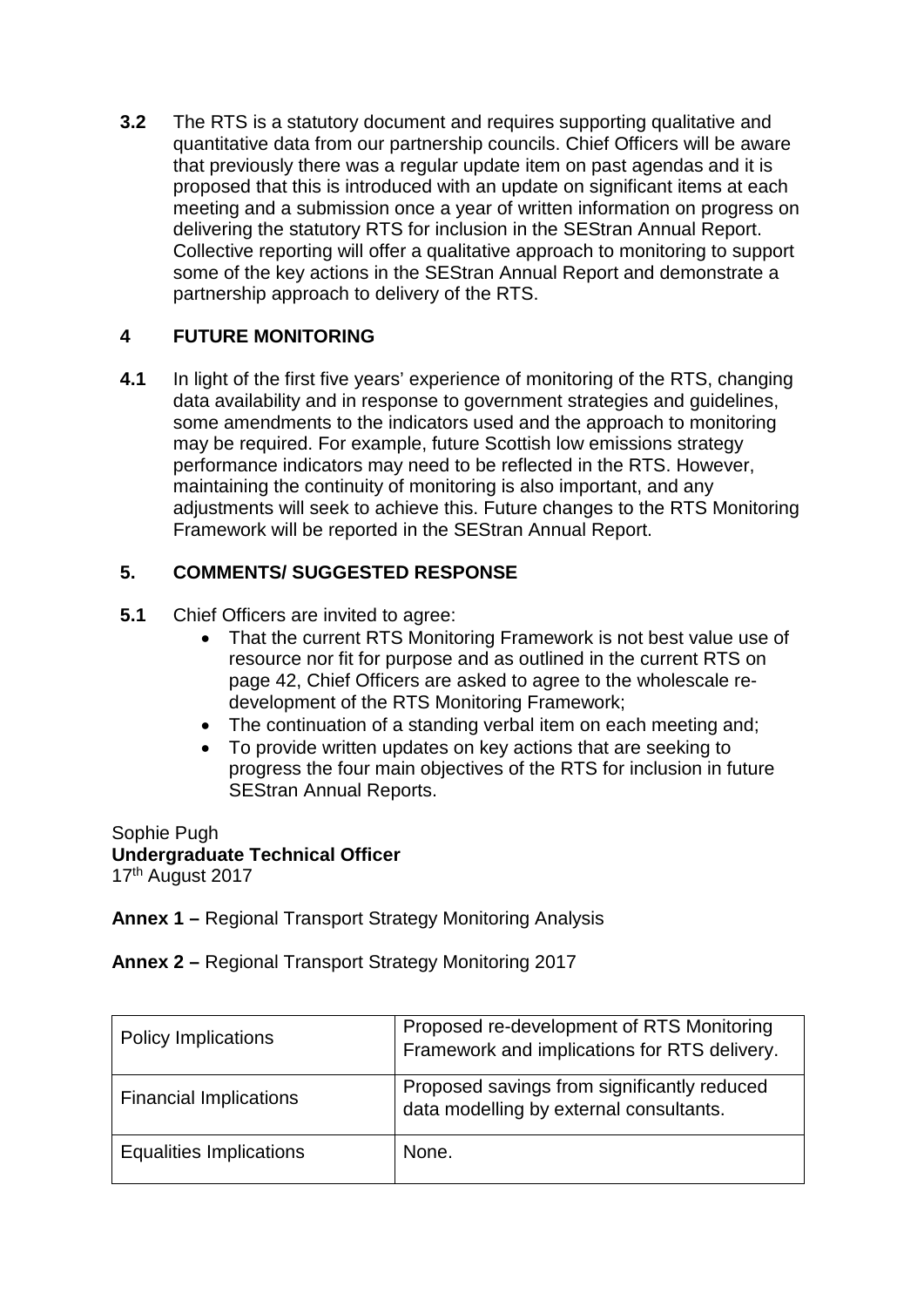| <b>Climate Change Implications</b><br>None. |  |
|---------------------------------------------|--|
|---------------------------------------------|--|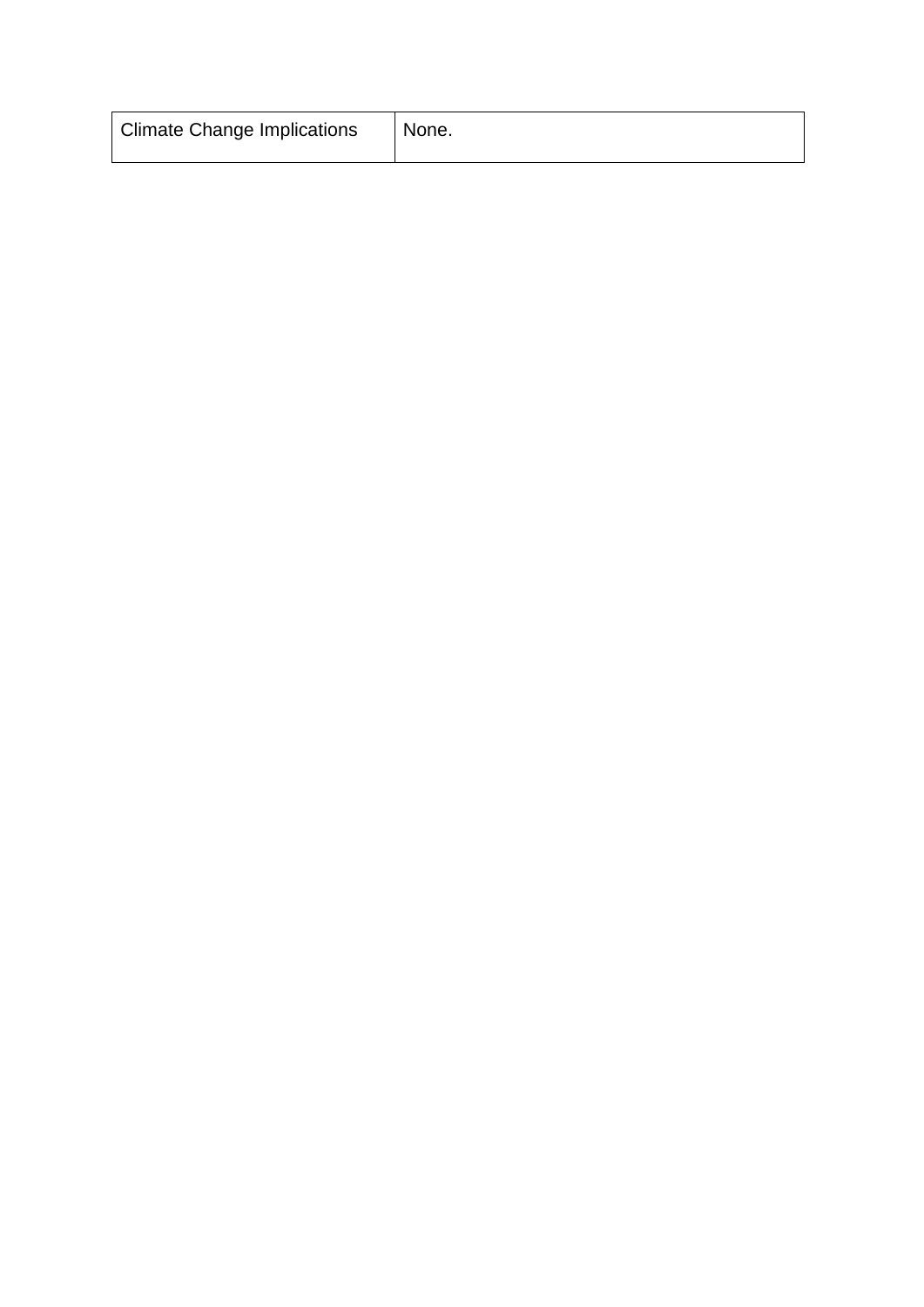

# Regional Transport Strategy: Monitoring Analysis

Sophie Pugh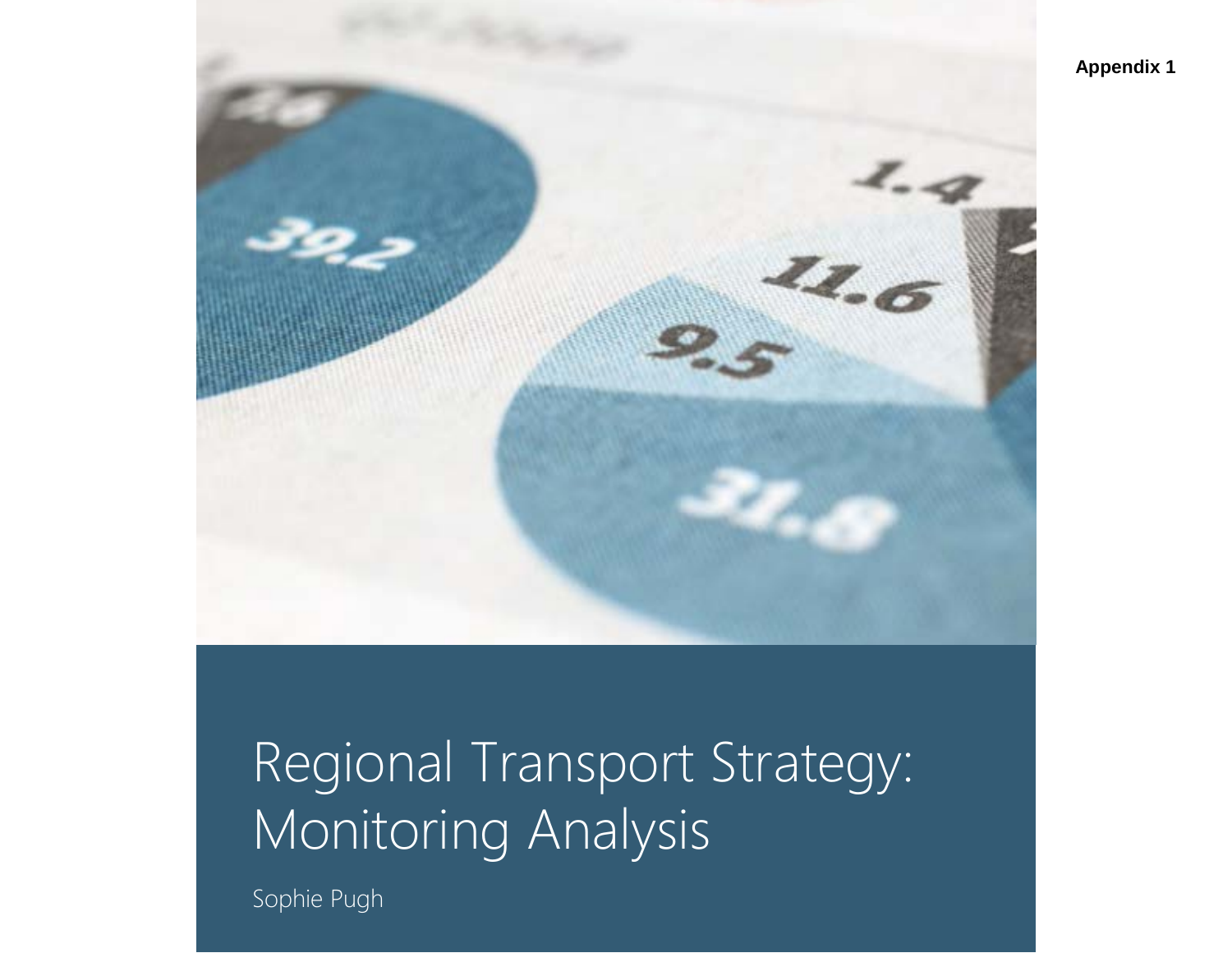Report prepared by:

SEStran 3D Bridge Victoria Quay Edinburgh EH6 6QQ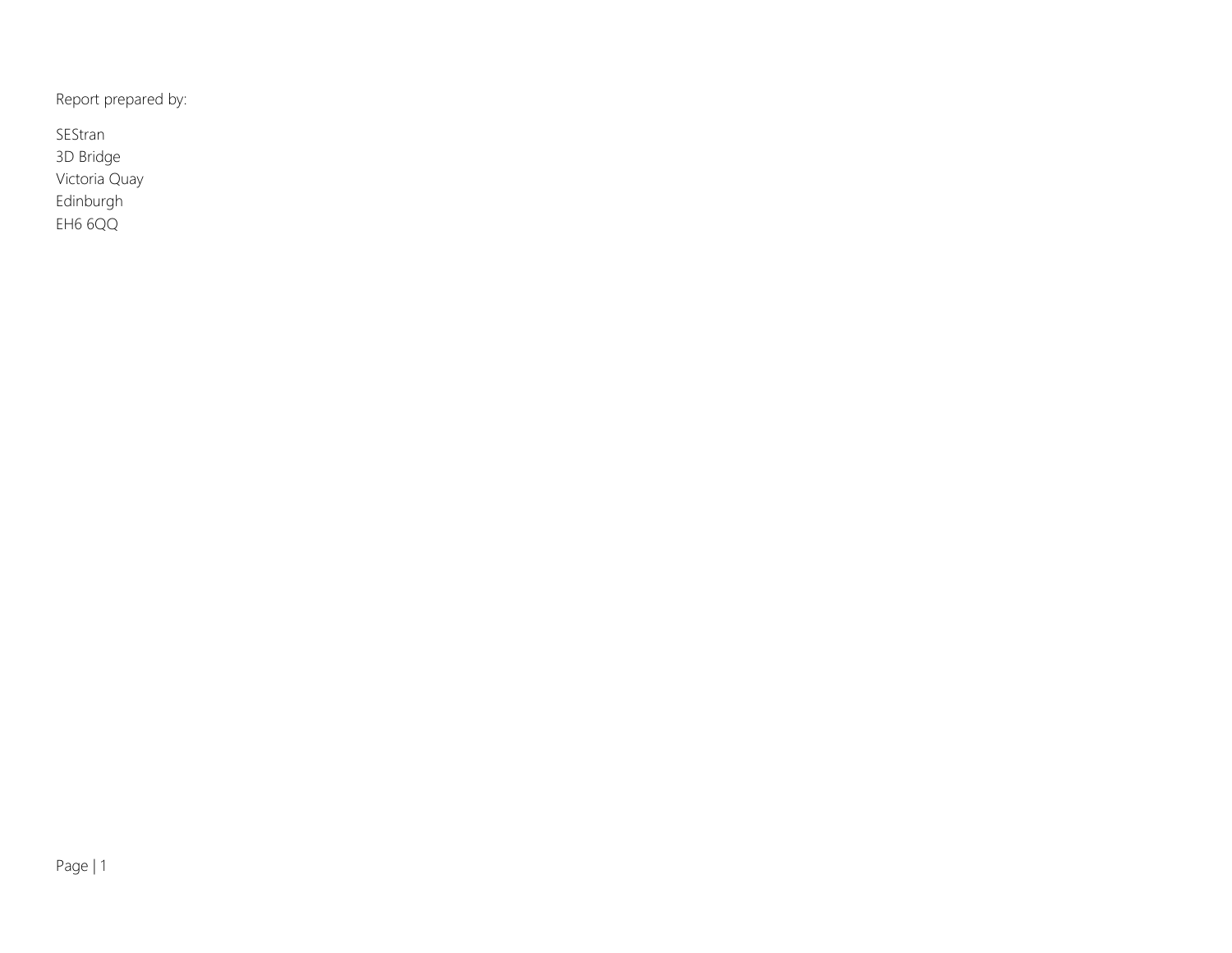# Monitoring Analysis

| Economy                                                                                                                                                                                                                                                                                                                                                                                                                                                                 |                                                                                                                                                                                                                                                                                                                                                                                                                                                                                                                                                         |     |        |       |
|-------------------------------------------------------------------------------------------------------------------------------------------------------------------------------------------------------------------------------------------------------------------------------------------------------------------------------------------------------------------------------------------------------------------------------------------------------------------------|---------------------------------------------------------------------------------------------------------------------------------------------------------------------------------------------------------------------------------------------------------------------------------------------------------------------------------------------------------------------------------------------------------------------------------------------------------------------------------------------------------------------------------------------------------|-----|--------|-------|
| Objective 1 - Maintain and improve labour market accessibility to key business/employment locations.                                                                                                                                                                                                                                                                                                                                                                    |                                                                                                                                                                                                                                                                                                                                                                                                                                                                                                                                                         |     |        |       |
| Target                                                                                                                                                                                                                                                                                                                                                                                                                                                                  | Review                                                                                                                                                                                                                                                                                                                                                                                                                                                                                                                                                  | Red | Yellow | Green |
| Relative to 2007, achieve a 10% increases in (public transport) labour market<br>catchments (within 30 minutes, and within 60 minutes) for selected locations.                                                                                                                                                                                                                                                                                                          | This objective is made up of multi-criteria targets which are difficult to measure<br>and infer casual link to SEStran actions. No data is available on this and would<br>require purchasing. It could be addressed through modelling but could be resource<br>intensive on a regular basis.                                                                                                                                                                                                                                                            |     |        |       |
| Objective 2 - Maintain and improve connectivity to the rest of Scotland, the UK and beyond.                                                                                                                                                                                                                                                                                                                                                                             |                                                                                                                                                                                                                                                                                                                                                                                                                                                                                                                                                         |     |        |       |
| Target                                                                                                                                                                                                                                                                                                                                                                                                                                                                  | Review                                                                                                                                                                                                                                                                                                                                                                                                                                                                                                                                                  | Red | Yellow | Green |
| To improve connectivity to a range of key internal and external destinations -<br>mainly indirectly via influencing other bodies such as bus and train operators,<br>airport operators, other RTPs and Transport Scotland. SEStran has been<br>working with Edinburgh Airport in developing its Airport Surface Access<br>Strategy to ensure good quality public and sustainable transport is built into<br>their strategy.                                             | The data for this target is covered at a national level and some questions asked on<br>these issues are going to become biennial.<br>In terms of airport connectivity, consider key operators (and the airport, based on<br>any surveys they have done on passenger origin data).                                                                                                                                                                                                                                                                       |     |        |       |
| Objective 3 - Support other strategies, particularly land-use planning, and economic development.                                                                                                                                                                                                                                                                                                                                                                       |                                                                                                                                                                                                                                                                                                                                                                                                                                                                                                                                                         |     |        |       |
| Target                                                                                                                                                                                                                                                                                                                                                                                                                                                                  | Review                                                                                                                                                                                                                                                                                                                                                                                                                                                                                                                                                  | Red | Yellow | Green |
| Demonstrate progress in collaborative working between SEStran, SESplan,<br>planning authorities, economic development agencies and other appropriate<br>stakeholders. For example, SEStran has become a Key Agency in the planning<br>process in relation to Strategic Local Development Plans. In the longer term, an<br>RTS target (10 year) is to identify the transport infrastructure and services<br>required to meet the relevant development plan requirements. | It is unlikely numerical data will be available for this objective. It is important to<br>keep this kind of outcome and can be described through other evidence e.g.<br>Following up with main partners around some key<br>interventions/interactions we have made with them.<br>What has our contribution added?<br>$\blacksquare$<br>What would have happened had we not contributed?<br>Do our partners agree with our assessment of events?<br>$\blacksquare$<br>These kinds of questions can be answered by qualitive (interview/focus group) etc. |     |        |       |
| Objective 4 - Reduce the negative impacts of congestion to improve journey time reliability for passengers and freight.                                                                                                                                                                                                                                                                                                                                                 |                                                                                                                                                                                                                                                                                                                                                                                                                                                                                                                                                         |     |        |       |
| Target                                                                                                                                                                                                                                                                                                                                                                                                                                                                  | Review                                                                                                                                                                                                                                                                                                                                                                                                                                                                                                                                                  | Red | Yellow | Green |
| Reduce car driver share for travel-to-work by six percentage points over the<br>period of the RTS. <mark>Over the period of the strategy, reduce (after 15 years) time</mark><br>lost due to congestion across the SEStran trunk road network. From the SHS,<br>reduce the proportion of car driver journeys made by SEStran residents which<br>are reportedly affected by congestion between 0700 and 0900.                                                            | This target is made up of multi-criteria.<br>1. Travel SHS<br>2. TS data, not proxy.<br>3. This target is quite specific and difficult to measure, there is the potential to<br>use the national proxy (is this available or needs special request)                                                                                                                                                                                                                                                                                                     |     |        |       |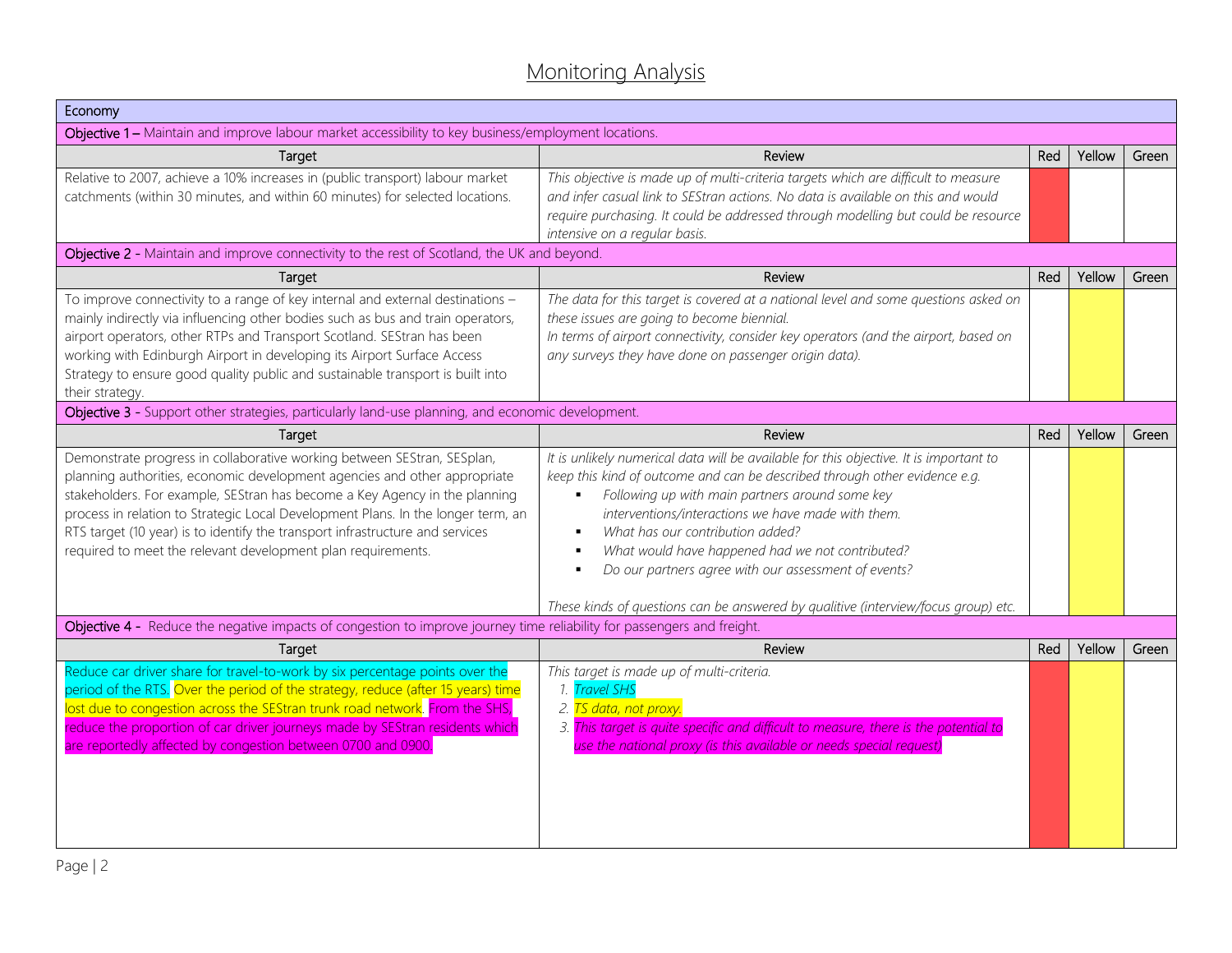| Accessibility                                                                                                                                                                                                                                                                                                                                                                                                                             |                                                                                                                                                                                                                                                                                    |     |        |       |
|-------------------------------------------------------------------------------------------------------------------------------------------------------------------------------------------------------------------------------------------------------------------------------------------------------------------------------------------------------------------------------------------------------------------------------------------|------------------------------------------------------------------------------------------------------------------------------------------------------------------------------------------------------------------------------------------------------------------------------------|-----|--------|-------|
| Objective 5 - Improve access to employment.                                                                                                                                                                                                                                                                                                                                                                                               |                                                                                                                                                                                                                                                                                    |     |        |       |
| Target                                                                                                                                                                                                                                                                                                                                                                                                                                    | Review                                                                                                                                                                                                                                                                             | Red | Yellow | Green |
| For communities defined as most deprived by the Scottish Index of Multiple<br>Deprivation (SIMD), improve access (by public transport) to employment (using<br>the above measure) by an average if at least 10% after 15 years).                                                                                                                                                                                                          | Need to ask for custom data set of SHS mode share by SIMD e.g. 2008, 2012, 2016<br>as a proxy. Overtime modal share for 15%.                                                                                                                                                       |     |        |       |
| Objective 6 - Improve access to health facilities.                                                                                                                                                                                                                                                                                                                                                                                        |                                                                                                                                                                                                                                                                                    |     |        |       |
| Target                                                                                                                                                                                                                                                                                                                                                                                                                                    | Review                                                                                                                                                                                                                                                                             | Red | Yellow | Green |
| Reduce the proportion of zero-car households with poor access (>60 minutes<br>travel by public transport) during various time periods and to defined key<br>hospitals by 50% over the period of the RTS (15% after five years).                                                                                                                                                                                                           | Ask NHS reps for Patient Travel Surveys.                                                                                                                                                                                                                                           |     |        |       |
| Objective 7 - Improve access to other services, such as retailing, leisure and education.                                                                                                                                                                                                                                                                                                                                                 |                                                                                                                                                                                                                                                                                    |     |        |       |
| Target                                                                                                                                                                                                                                                                                                                                                                                                                                    | Review                                                                                                                                                                                                                                                                             | Red | Yellow | Green |
| Reduce the proportion of zero-car households with poor access (>45 minutes<br>travel by public transport) to defined further education colleges, job centres<br>and regional shopping centres by 20% over the period of the RTS (7% after five<br>years).                                                                                                                                                                                 | This target requires modelling which we have previously paid Systra to model for<br>us, however it is costly and potentially does not reflect real behaviour as it is<br>modelled results. We should change this indicator to suit the time we are in<br>currently and the future. |     |        |       |
| Objective 8 - Make public transport more affordable and socially inclusive                                                                                                                                                                                                                                                                                                                                                                |                                                                                                                                                                                                                                                                                    |     |        |       |
| Target                                                                                                                                                                                                                                                                                                                                                                                                                                    | Review                                                                                                                                                                                                                                                                             | Red | Yellow | Green |
| By, or before the end of the RTS, monitor the implementation if all DDA<br>requirements regarding accessible buses and all public transport complies with<br>the requirements of the Equalities Act 2010. Identify high fare anomalies in the<br>SEStran area by the end of the RTS period, relative to 2007. Seek to influence<br>national policy in relation to procurement of bus services, if necessary to meet<br>other RTS targets. | 1.<br><b>CPT</b> figures<br>2.<br>Prox<br>3.<br>This indicator is not measurable                                                                                                                                                                                                   |     |        |       |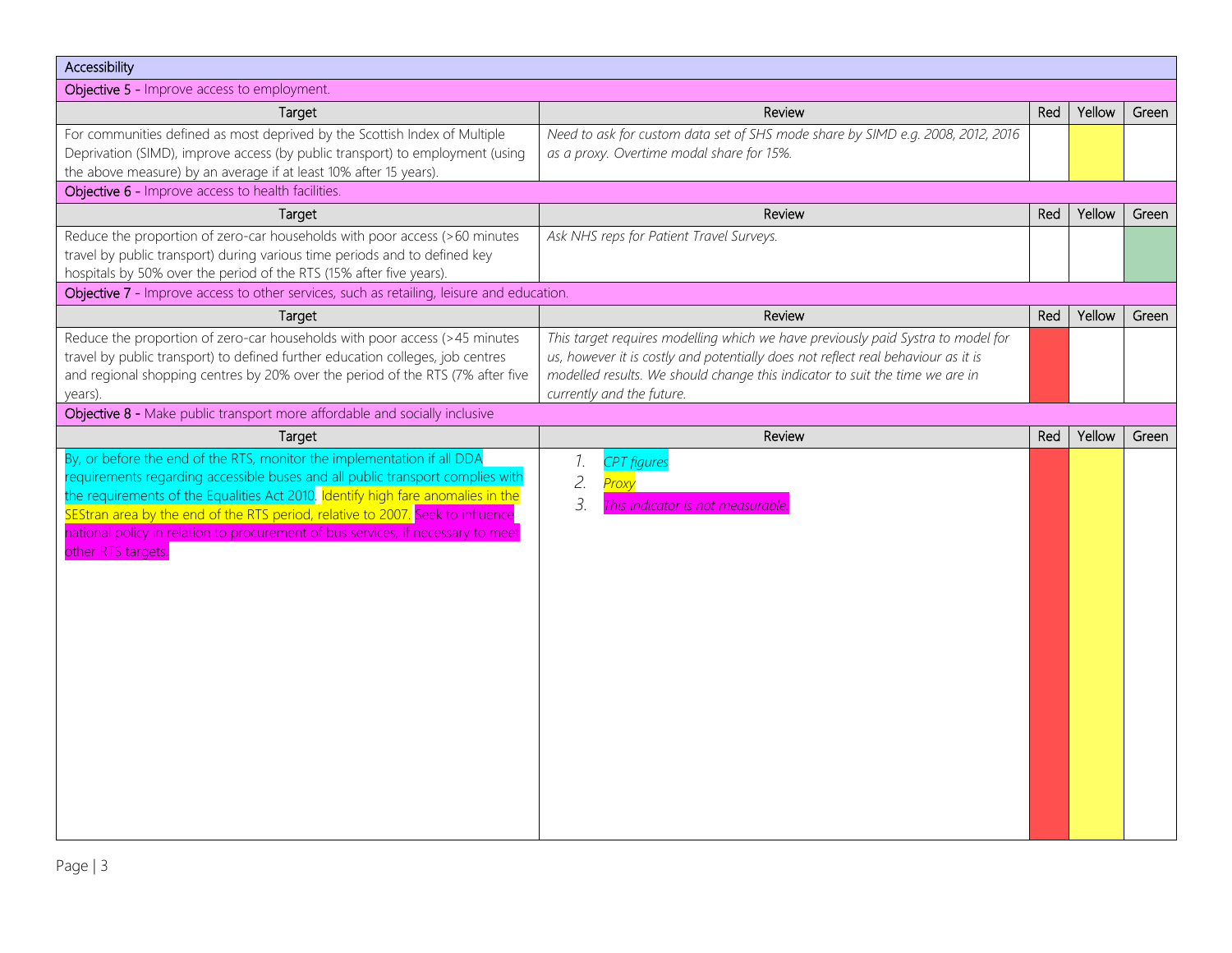| Environment                                                                                                                                                                                                                                                                                                                                                                                                                                                                                                                                                                                                                                                                                                                                                                                                  |                                                                                                                                                |     |        |       |
|--------------------------------------------------------------------------------------------------------------------------------------------------------------------------------------------------------------------------------------------------------------------------------------------------------------------------------------------------------------------------------------------------------------------------------------------------------------------------------------------------------------------------------------------------------------------------------------------------------------------------------------------------------------------------------------------------------------------------------------------------------------------------------------------------------------|------------------------------------------------------------------------------------------------------------------------------------------------|-----|--------|-------|
| Objective 9- Contribute to the achievement of the UK's national targets and obligations on greenhouse gas emissions.                                                                                                                                                                                                                                                                                                                                                                                                                                                                                                                                                                                                                                                                                         |                                                                                                                                                |     |        |       |
| Target                                                                                                                                                                                                                                                                                                                                                                                                                                                                                                                                                                                                                                                                                                                                                                                                       | Review                                                                                                                                         | Red | Yellow | Green |
| Progress should be made at the SEStran level towards the Scottish<br>Government's aspirational national traffic reduction target of a return to 2001<br>traffic levels by 2021, and the Scottish Government's emissions targets.                                                                                                                                                                                                                                                                                                                                                                                                                                                                                                                                                                             | No data is available at a local level; therefore, the national proxy should be used.                                                           |     |        |       |
| Objective 10 - Minimise the negative impacts of transport on natural and cultural resources                                                                                                                                                                                                                                                                                                                                                                                                                                                                                                                                                                                                                                                                                                                  |                                                                                                                                                |     |        |       |
| Target                                                                                                                                                                                                                                                                                                                                                                                                                                                                                                                                                                                                                                                                                                                                                                                                       | Review                                                                                                                                         | Red | Yellow | Green |
| To minimise significant effects on areas designated for, or acknowledged for<br>their biodiversity interests (including protected species), landscape and/or<br>cultural heritage importance, from interventions in the RTS.                                                                                                                                                                                                                                                                                                                                                                                                                                                                                                                                                                                 | There is no data on this and therefore, should become narrative and an EIA<br>process.                                                         |     |        |       |
| Objective 11 - Promote sustainable travel                                                                                                                                                                                                                                                                                                                                                                                                                                                                                                                                                                                                                                                                                                                                                                    |                                                                                                                                                |     |        |       |
| Target                                                                                                                                                                                                                                                                                                                                                                                                                                                                                                                                                                                                                                                                                                                                                                                                       | Review                                                                                                                                         | Red | Yellow | Green |
| Targets for mode share (Reduce the negative impacts of congestion in<br>particular to improve journey time reliability for passengers and freight).                                                                                                                                                                                                                                                                                                                                                                                                                                                                                                                                                                                                                                                          | Congestion target - can we get annual data on mode share.                                                                                      |     |        |       |
| Objective 12 - Reduce the need for travel.                                                                                                                                                                                                                                                                                                                                                                                                                                                                                                                                                                                                                                                                                                                                                                   |                                                                                                                                                |     |        |       |
| Target                                                                                                                                                                                                                                                                                                                                                                                                                                                                                                                                                                                                                                                                                                                                                                                                       | Review                                                                                                                                         | Red | Yellow | Green |
| To stabilise and reduce the number of trips per person per year made using<br>motorised modes, by 5% over the period of the RTS.                                                                                                                                                                                                                                                                                                                                                                                                                                                                                                                                                                                                                                                                             | Motorised vs Non-motorised - from census                                                                                                       |     |        |       |
| Objective 13 - Increase transport choices, reducing dependency on the private car.                                                                                                                                                                                                                                                                                                                                                                                                                                                                                                                                                                                                                                                                                                                           |                                                                                                                                                |     |        |       |
| Target                                                                                                                                                                                                                                                                                                                                                                                                                                                                                                                                                                                                                                                                                                                                                                                                       | Review                                                                                                                                         | Red | Yellow | Green |
| Targets for mode share (Reduce the negative impacts of congestion in<br>particular to improve journey time reliability for passengers and freight).                                                                                                                                                                                                                                                                                                                                                                                                                                                                                                                                                                                                                                                          |                                                                                                                                                |     |        |       |
| Objective 14 - Improve safety (reduce accidents) and personal security                                                                                                                                                                                                                                                                                                                                                                                                                                                                                                                                                                                                                                                                                                                                       |                                                                                                                                                |     |        |       |
| Target                                                                                                                                                                                                                                                                                                                                                                                                                                                                                                                                                                                                                                                                                                                                                                                                       | Review                                                                                                                                         | Red | Yellow | Green |
| By 2020, to cut the number of killed by 40% and seriously injured casualties by<br>55% and to cut the number of children killed by 50% and seriously injured by<br>65% all from a 2004 - 2008 base. There is also a target to reduce the slight<br>casualty rate by 10%. Over the period of the strategy, a 20% reduction (7% after<br>five years) in pedestrians and cyclists killed or seriously injured (KSI) per trip<br>made (using SHS data for trip making). Over the period of the strategy, a five-<br>percentage point improvement in the perception of the safety of travel by bus<br>in SEStran (currently around 85%), using Scottish Government Bus Satisfaction<br>monitoring data (two percentage points after five years)<br>Objective 15 - Increase the proportion of trips by walks/cycle | Again, multi-criteria for this target. Need to work out if this data can be broken<br>down to SEStran from National to the 8 SEStran councils. |     |        |       |
| Target                                                                                                                                                                                                                                                                                                                                                                                                                                                                                                                                                                                                                                                                                                                                                                                                       | Review                                                                                                                                         | Red | Yellow | Green |
| Targets for mode share, in addition over the period of the strategy, a 5%-point<br>increase in walking and cycling mode share for all trips, SEStran wide. Cycling                                                                                                                                                                                                                                                                                                                                                                                                                                                                                                                                                                                                                                           | Modal share data from the census                                                                                                               |     |        |       |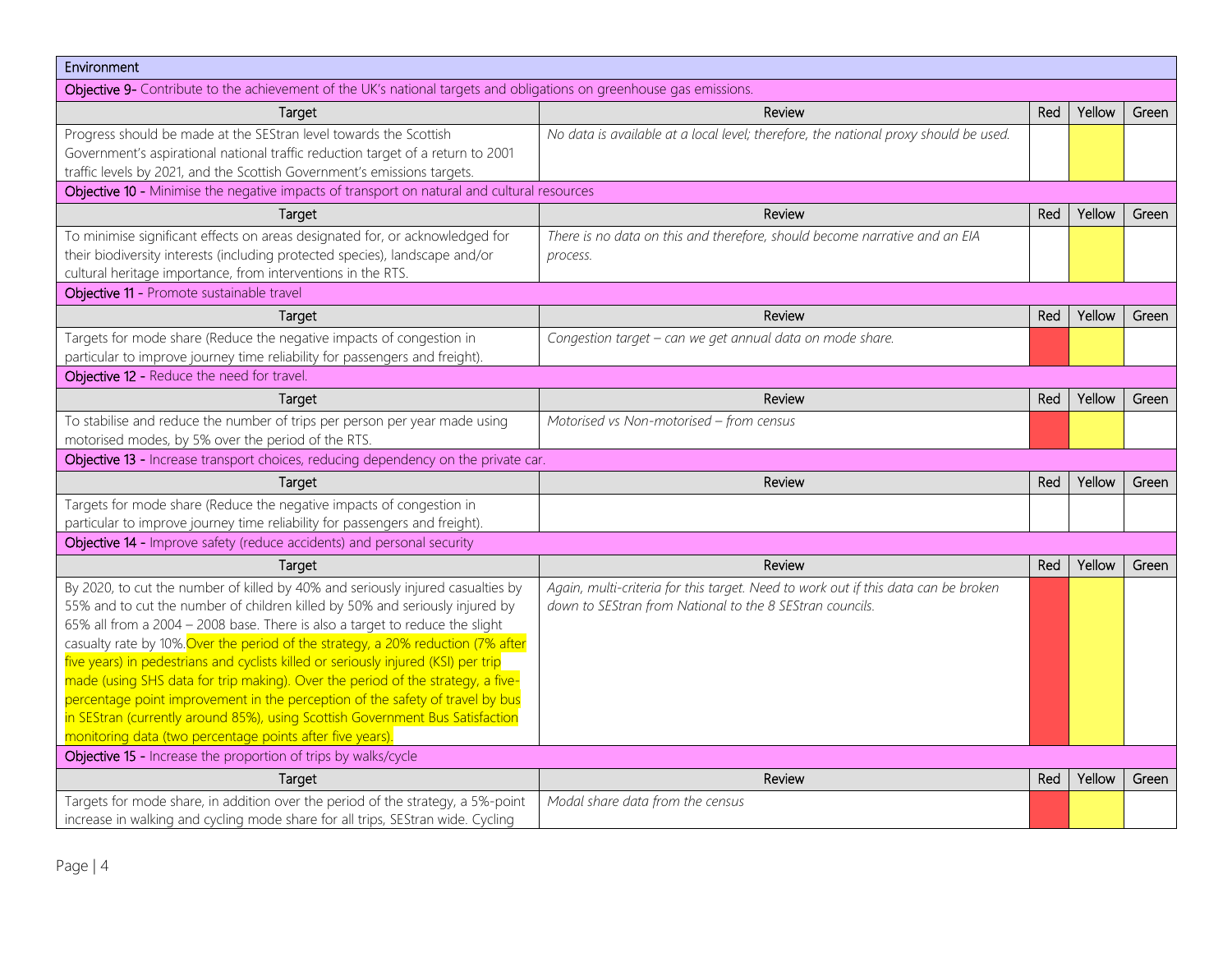| Action Plan for Scotland has a vision of 10% of all journeys will be by bike by<br>2020. |                                                                                                  |     |        |       |
|------------------------------------------------------------------------------------------|--------------------------------------------------------------------------------------------------|-----|--------|-------|
| Objective 16 - Meet or better all statutory air quality requirements                     |                                                                                                  |     |        |       |
| Target                                                                                   | Review                                                                                           | Red | Yellow | Green |
| To meet or better all statutory air quality requirements.                                | SEPA/LA stats $\rightarrow$ number of AQMAs designated in 8 councils $\rightarrow$ FoE data from |     |        |       |
|                                                                                          | annual survey.                                                                                   |     |        |       |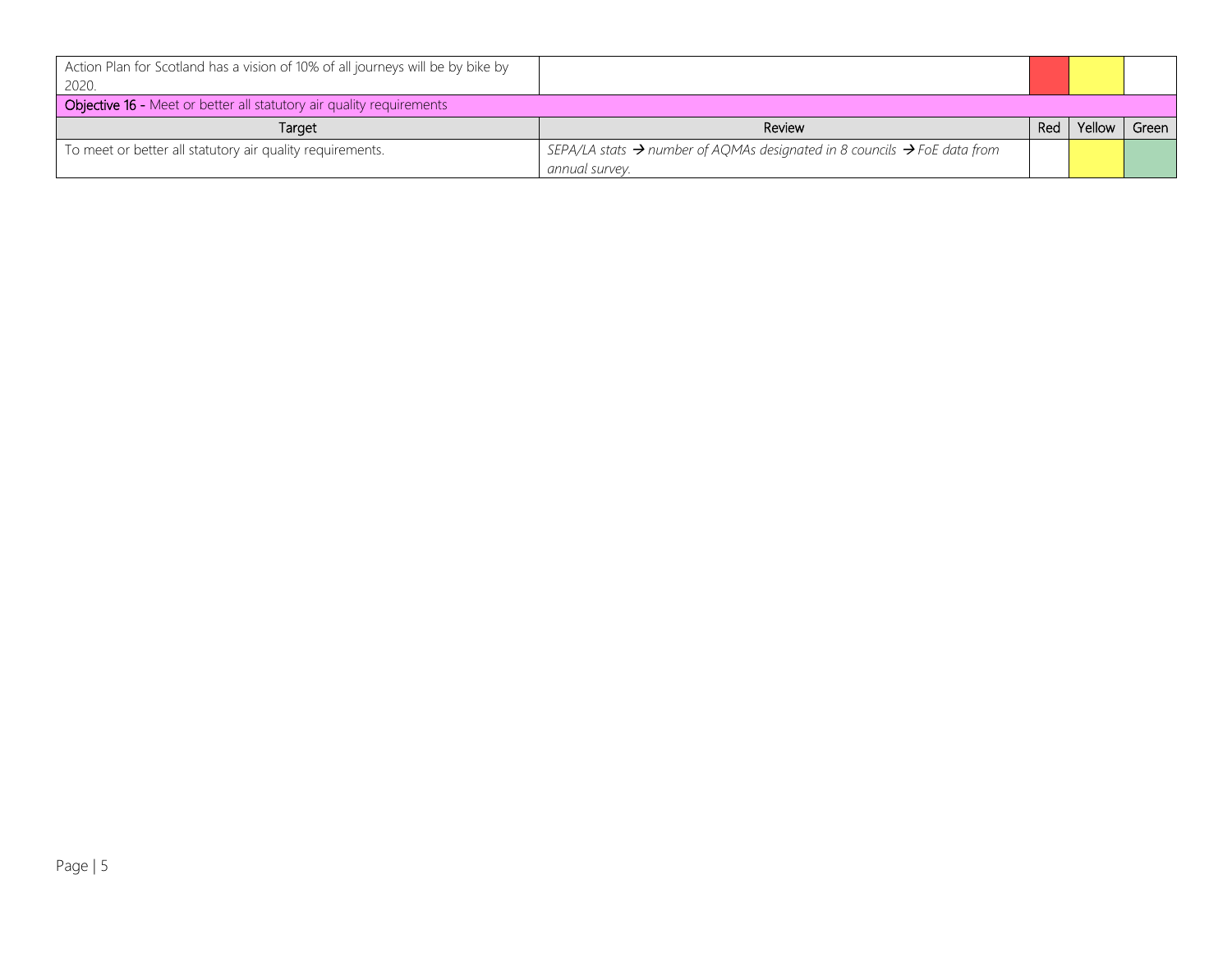**Appendix 2** 



# Regional Transport Strategy

UPDATE 2017

Sophie Pugh | SEStran | 15/08/17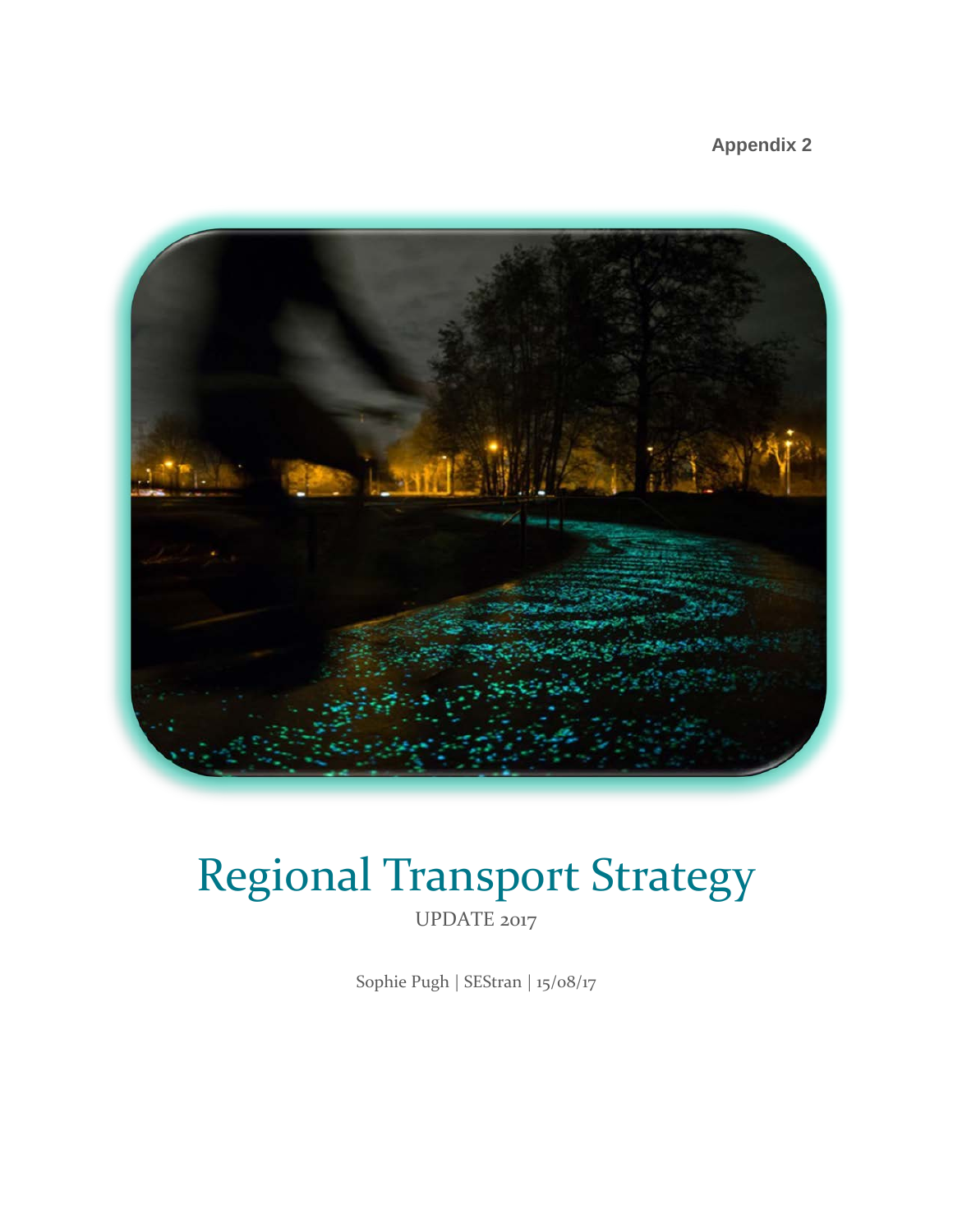# Executive Summary

SEStran produced a *Regional Transport Strategy* for the period 2008 to 2028, and in 2015 underwent a thorough update and refresh. However, the nature of the RTS is an everevolving strategy and has a very complex monitoring framework for the key objectives and targets/actions. In 2015, it was identified that there may need to be a review of monitoring in the near future and this report sets out the current findings for the strategy and links to the *Monitoring Analysis.* 

This report is set out with the following headings; *Economy, Accessibility and Environment.* 

The findings for these headings will be shown below, any objectives and targets where there were no or little findings available will be linked to the *Monitoring Analysis* mentioned above which gives more detail to why this is.

Many of the targets listed below have multi-criterion and only some data will evidence parts of the target rather than all of it. In this case please reference to the *'Regional Transport Strategy Monitoring Analysis 2017.*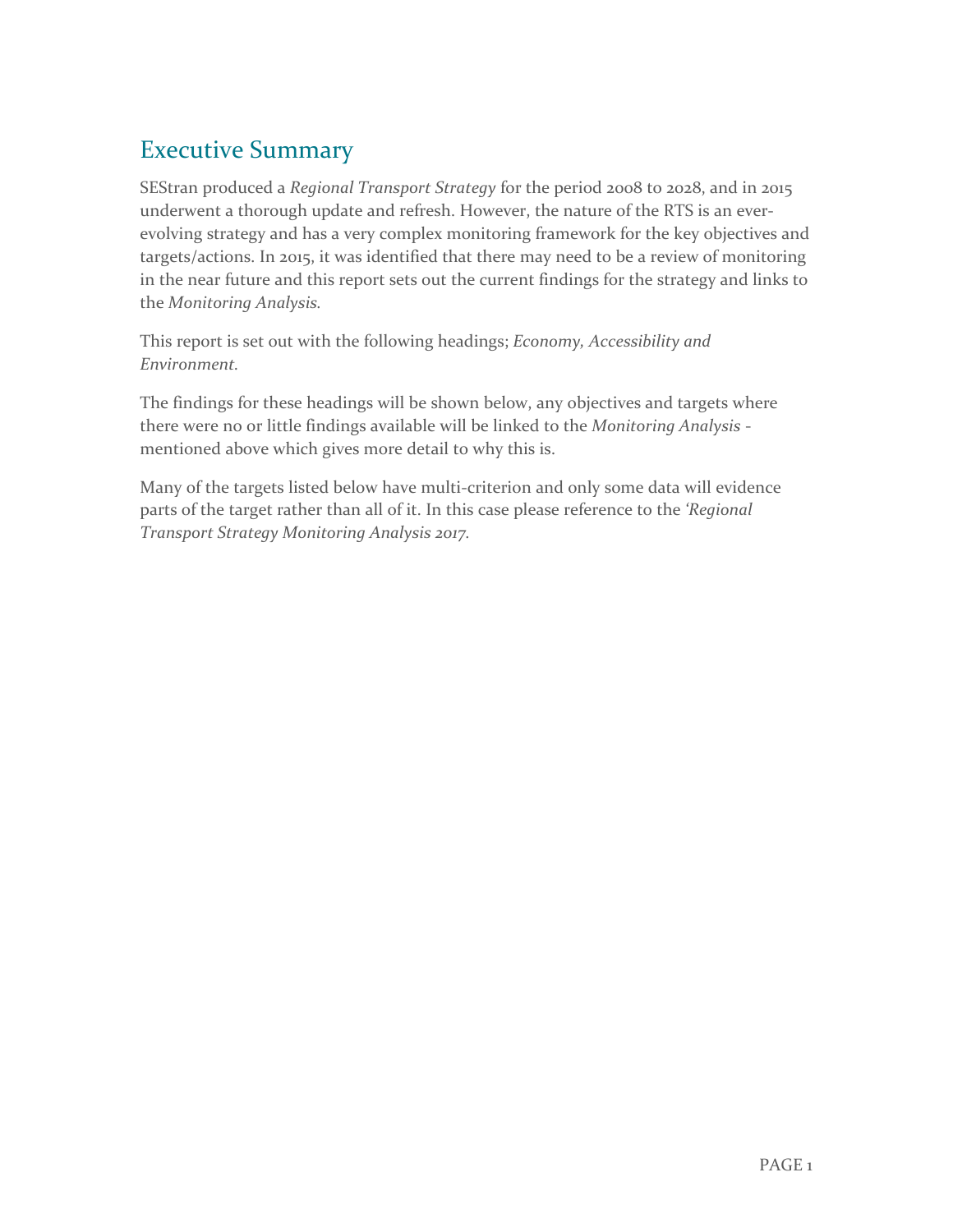#### **ECONOMY**

The objective of the RTS are as follows:

#### **1.** *Maintain and improve connectivity to the rest of Scotland, the UK and beyond.*

The target for this objective is *to improve connectivity to a range of key internal and external destinations – mainly indirectly via influencing other bodies such as bus and train operators, airport operators, other RTPs and Transport Scotland. SEStran has been working with Edinburgh Airport in developing its Airport Surface Access Strategy to ensure good quality public and sustainable transport is built into their strategy.* 

This objective can be monitored through information provided by Transport Scotland, VisitScotland, Edinburgh Airport Consultative Committee, Virgin Trains, First Scotland East which can be seen below;

*Since 2006, (to 2014) the number of passenger journeys made by train have increased by 29% and journeys made by bus and plane have decreased by 12% and 1% respectively.* 



*Edinburgh Airport had the highest number of terminal passengers in 2015. The number of passengers in 2015 has risen by 9% since 2014.* 

*It is also noted that the main methods of transport to Scotland were by car or plane, however, European visitors (56%) and first time visitors (39%) were most likely to fly directly to Scotland, whilst 47% of long haul visitors required a connecting flight. UK trains (16%) and hire cars were also used by long haul visitors to get to Scotland and visitors from the UK tended to use their own car.*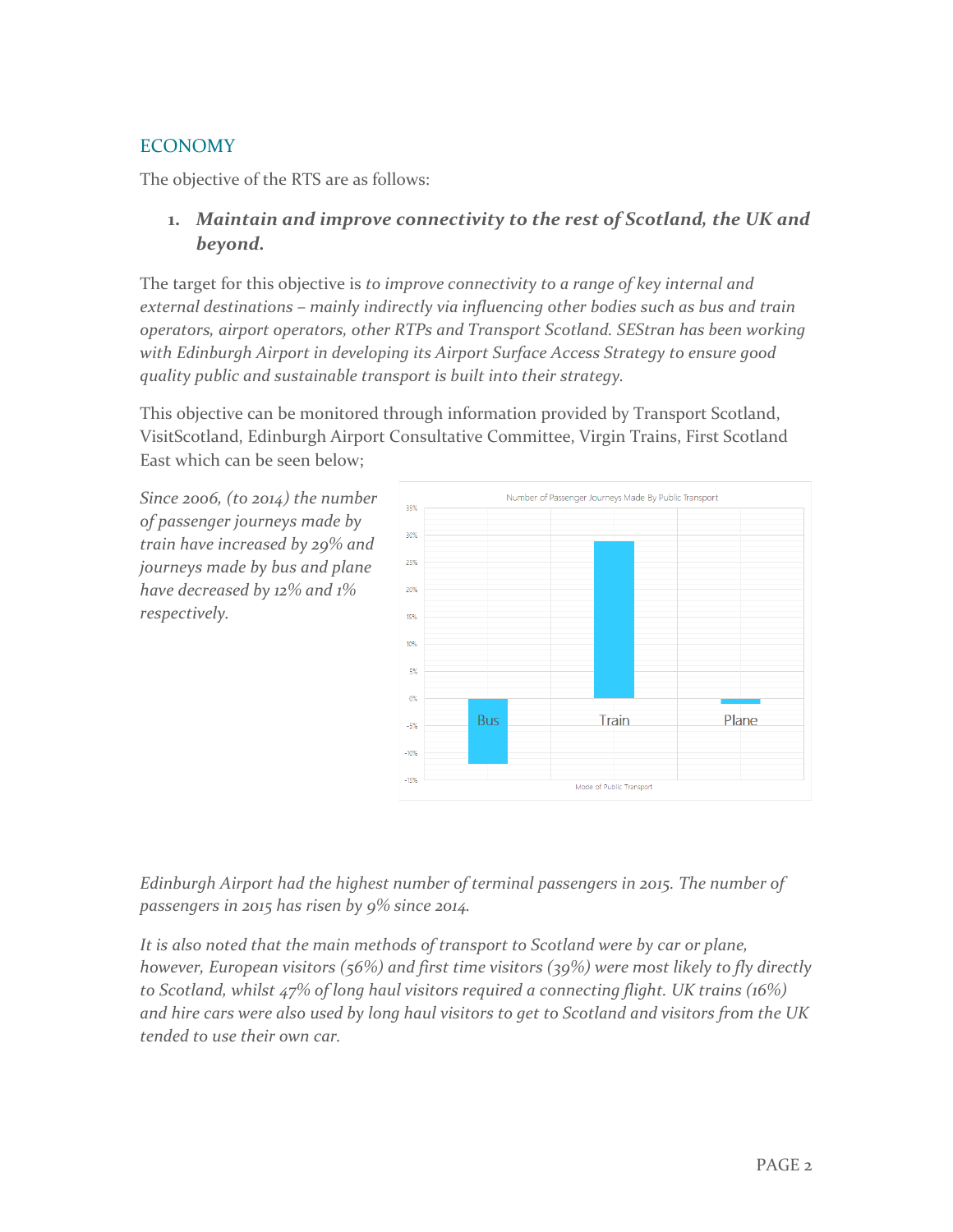#### *Satisfaction of getting around Scotland easily can be measured via a regional visitor survey (from 2015/16):*

|                                  | Satisfaction with Ease of Getting Around |                                            |  |  |
|----------------------------------|------------------------------------------|--------------------------------------------|--|--|
| Local Authority                  | Average                                  | Percentage Scored 9 or 10 on the Scale (%) |  |  |
| Edinburgh City                   | 8.1                                      | 48                                         |  |  |
| Fife                             | 8.4                                      | 55                                         |  |  |
| The Lothians                     | 8.6                                      | 56                                         |  |  |
| Stirling, Falkirk & Forth Valley | 8.6                                      | 57                                         |  |  |
| Scottish Borders                 | 8.7                                      | 61                                         |  |  |
|                                  |                                          |                                            |  |  |

*The current Airport Surface Access Strategy is up for renewal. The information provided is from 2016/17:* 

| <b>Bus Services</b> | Services continue to operate well. The 747 Fife Bus is now operating 24/7 and new high<br>specification buses have been introduced on the GlasgowExpress service.                             |
|---------------------|-----------------------------------------------------------------------------------------------------------------------------------------------------------------------------------------------|
| Tram                | The tram now operates every 7 minutes throughout the day.                                                                                                                                     |
| <b>Train</b>        | The Edinburgh Gateway Station has now opened and an integrated ticketing system has<br>been introduced between tram and train with connections also available from Edinburgh<br>Park station. |
| Surface Access      | The public transport mode share for the final quarter of 2015 was 31.6% and the 12 months                                                                                                     |
| Strategy            | rolling share mode for 2016 was 30.2%.                                                                                                                                                        |

*Users of local bus services were asked for their views on the bus from the previous month which showed a large improvement from 2010 to 2014. However, there are slight variances in the types of questions asked between the years and the data is at a national level.* 

| Users views on local bus services 2010         |              |
|------------------------------------------------|--------------|
|                                                | Agree<br>(%) |
| Buses are on time                              | 73           |
| Buses are frequent                             | 79           |
| Service runs when I need it                    | 74           |
| Service is stable and isn't regularly changing | 80           |
| Buses are clean                                | 75           |
| Buses are comfortable                          | 77           |
| Feels safe on the bus during the day           | 91           |
| Feels safe on the bus during the evening       | 59           |
| Simple deciding the type of ticket I need      | 88           |
| Finding out about routes and times is easy     | 81           |
| Easy changing from bus to other modes          | 74           |
| Fares are good value                           | 59           |

| Users views on local bus services 2014       |              |  |
|----------------------------------------------|--------------|--|
|                                              | Agree<br>(%) |  |
| Buses are on time                            | 77.9         |  |
| Service is stable and not regularly changing | 83.4         |  |
| Buses are clean                              | 78.1         |  |
| Buses are environmentally friendly           | 65.5         |  |
| Feel safe on the bus during the day          | 94.1         |  |
| Simple deciding the type of ticket I need    | 89.4         |  |
| Finding out about routes and times is easy   | 85.5         |  |
| Easy to change buses to other modes          | 75.1         |  |
| Fares are good value                         | 60.4         |  |
| Feel safe on the bus during the evening      | 69.3         |  |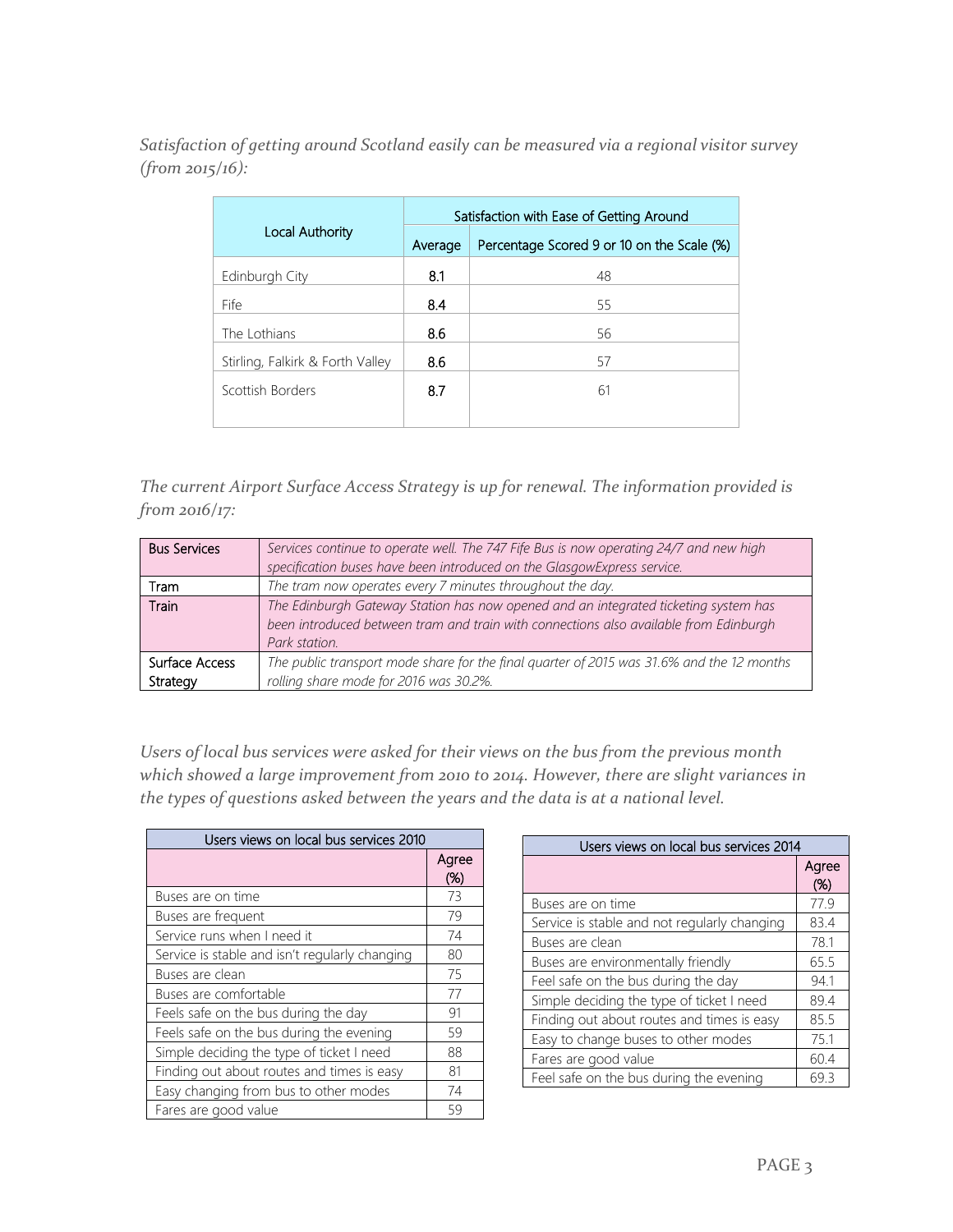*Again, users of local train services were asked for their views on the train from the previous month.* 

| Users views on local train services 2010   |              |  |
|--------------------------------------------|--------------|--|
|                                            | Agree<br>(%) |  |
| Trains are on time                         | 93           |  |
| Trains are frequent                        | 89           |  |
| Service runs when I need it                | 90           |  |
| Service is stable and isn't regularly      | 86           |  |
| changing                                   |              |  |
| Trains are clean                           | 88           |  |
| Trains are comfortable                     | 83           |  |
| Feels personally safe and secure on the    | 98           |  |
| train during the day                       |              |  |
| Feels personally safe and secure on the    | 72           |  |
| train during the evening                   |              |  |
| Simple deciding the type of ticket I need  | 86           |  |
| Finding out about routes and times is easy | 90           |  |
| Easy changing from train to other forms of | 81           |  |
| transport                                  |              |  |
| Fares are good value                       | 58           |  |

| Users views on local train services 2014                  |                 |  |
|-----------------------------------------------------------|-----------------|--|
|                                                           | Agree<br>$(\%)$ |  |
| Trains run to timetable                                   | 91.2            |  |
| Train service is stable and not<br>regularly changing     | 91.2            |  |
| Trains are clean                                          | 90.7            |  |
| Feel safe/secure on trains during the<br>dav              | 96.6            |  |
| It is simple to decide what type of<br>ticket I need      | 87.0            |  |
| Finding out about routes and times<br>is easy             | 91.1            |  |
| Easy to change from trains to other<br>forms of transport | 80.3            |  |
| Train fares are good value                                | 56.7            |  |
| Feel safe/secure on trains during the<br>evening          | 80.6            |  |

*Train and bus operators were asked to comment on what they had achieved towards this target for the region. Their responses can be seen below;* 

#### *Virgin Trains*

*Virgin Trains' reputation as the UK's leading long-distance passenger rail operators was put*  to the test in 2016, which saw the extended closure of the West Coast Main Line at *Lamington from New Year's Eve and ambitious targets set for delivering passenger growth on the East coast Anglo-Scottish route. We have more than risen to these challenges: by the end of 2016 we had driven record passenger numbers on both East and West coast routes, outperformed the long-distance sector on customer satisfaction scores, re-established our reputation for innovation with our industry leading entertainment streaming service, BEAM, and invested heavily in customer service basics, including driving up performance, to create the brand identity with all the panache you would expect from a Virgin company, Virgin Trains has once again set the bar for others in the transport sector.*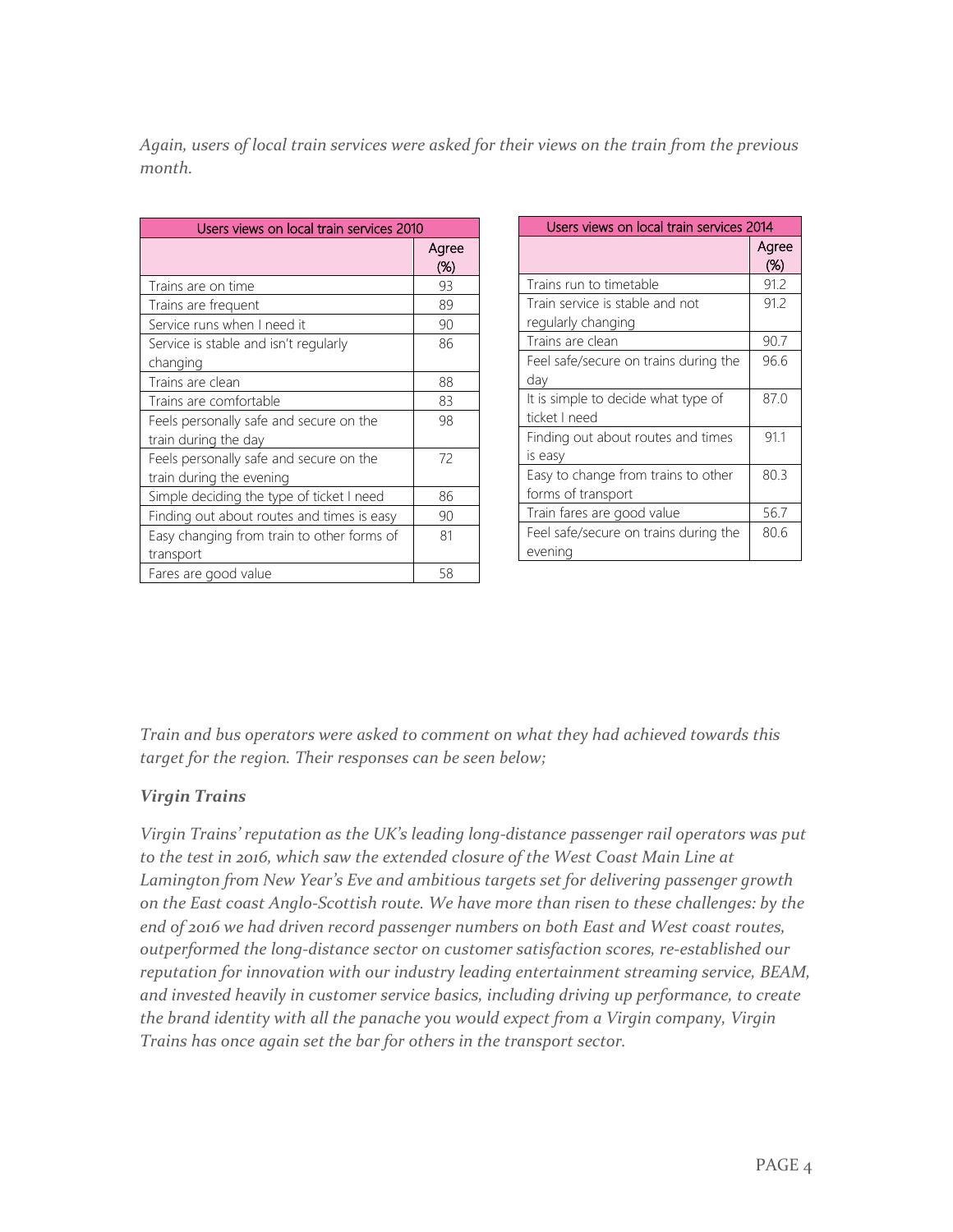*Key achievements include:* 

- *8% passenger growth between Edinburgh – London, breaking the one million barrier*
- *Record Glasgow – London passenger numbers in latter half of 2016 after Lamington disruption*
- *Launch of 45 additional EC services between Edinburgh and London per week*
- *Best performance on WC since privatization; PPM eight percentage points improved*
- *Major investment in East Coast fleet overhaul and First Class Lounges, extra car parking, bike spaces, redesigned menus and uniforms*
- *Highest customer satisfaction scores among long-distance franchises in NRPS (Autumn 2016)*
- *Rolling out BEAM, our revolutionary onboard entertainment service, on EC and WC routes*

*The West and East Coast businesses provide 93% of train services connecting Scotland to London as well as connections to the Northern cities of England. We collectively employ more than a thousand people in Scotland.* 

*We were awarded the East Coast franchise in March 2015. This franchise will see £140m invested into our services to create a more personalized travel experience. This includes a major fleet revamp, smarter stations and exciting new routes.* 

*2018 will see the initial roll out of the first Azuma trains. Once fully introduced, the 65 strong Azuma fleet will provide 12,000 extra seats for a new and expandable timetable, increasing capacity into King's Cross by 28% during peak time and allowing regular Edinburgh – London journeys to be accelerated to around four hours.* 

*Last year saw the first step change in the provision of East Coast services between Edinburgh and London with the addition of 42 additional services per week in May. This was achieved using existing fleet inherited at the start of the franchise by extending eight weekday London trains (four Northbound, four Southbound) that previously started or terminated at Newcastle, and adding two weekend services, in total providing 22,000 additional seats per week. In December, a further three Edinburgh – London services were added on Sunday to meet high levels of demand. This enhanced timetable now provides a half-hourly service through most of the day between the UK and Scottish capitals and has provided capacity for the passenger growth described above as well as growth between Newcastle and Scotland.* 

*2016 was the year of strong investment on the East Coast route with a £140m investment programme frontloaded to ensure the Virgin sparkle was delivered to stations and trains early in the franchise. This includes:*

- *A £21m 'total rehaul' of the entire fleet, replacing old upholstery, carpets and toilets with mood lighting, fresh furnishings and executive leather in First Class.*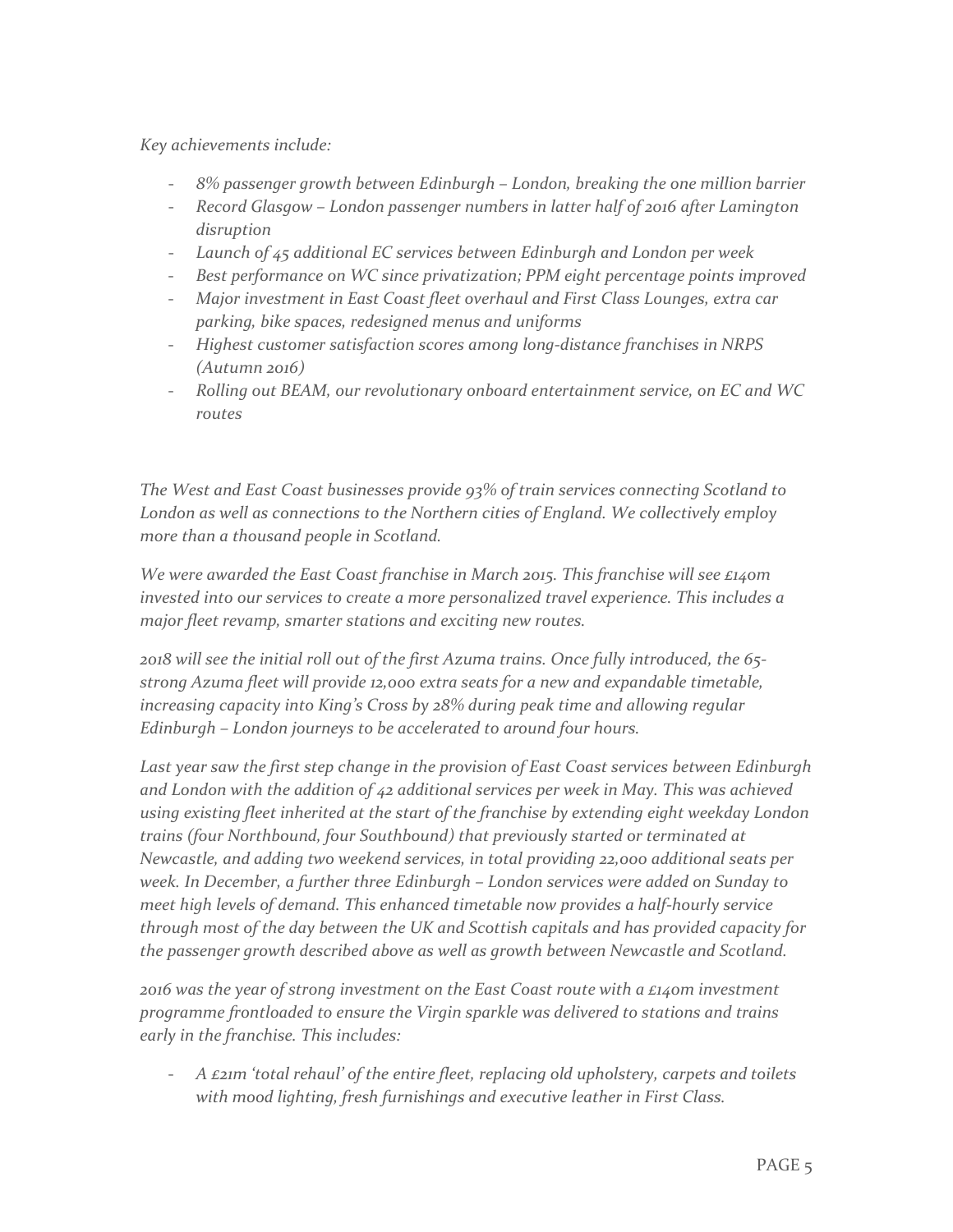- *A stylistic revamp of the eight First Class Lounges, including Waverly Station*
- *500 additional car parking spaces and 400+ cycle spaces across the network*
- *Free Wi-Fi in Standard*
- *Booking horizons extended from three to six months*
- *Bean-to-cup coffee introduced onboard*

#### *First Scotland East*

*We work with several key stakeholders such as Destination Stirling, and other tourist organisations. In addition to this a key ongoing project is our work with Abellio at Croy Station where we have agreed a marketing campaign to include adverts at key stations/bus stops/on buses and social media, to promote both bus and rail travel encouraging modal shift. We also work closely with colleges and universities to promote public transport, not just local, but from greater distances, and an example of this would be our network alterations in May introduced direct travel to the University of Stirling from areas such as; Cumbernauld and Denny.* 

# **2.** *Reduce the negative impacts of congestion to improve journey time reliability for passengers and freight.*

The target for this objective is *to reduce car driver share for travel-to-work by six percentage points over the period of the RTS. Over the period of the strategy, reduce (after 15 years) time lost due to congestion across the SEStran trunk road network. From the SHS, reduce the proportion of car driver journeys made by SEStran residents which are reportedly affected by congestion between 0700 and 0900.* 

This objective can be monitored through information provided by Transport Scotland.

*Nationally, the average car occupancy rate has decreased very slightly from 1.58 people per car journey in 2006 to 1.51 in 2014.* 

| Modal Share to Place of Work 2010 |      |  |
|-----------------------------------|------|--|
| Walking (%)                       | 13.4 |  |
| Car or Van (%)                    | 67.3 |  |
| Driver (%)                        | 61.0 |  |
| Passenger (%)                     | 6.3  |  |
| Bicycle (%)                       | 2.3  |  |
| Bus (%)                           | 10.8 |  |
| Rail, including underground (%)   | 3.6  |  |
| Other (%)                         | 27   |  |

| The public were asked what their modal share was to their place of work. (2010 and 2015). |  |
|-------------------------------------------------------------------------------------------|--|
|-------------------------------------------------------------------------------------------|--|

| Modal Share to Place of Work 2015 |          |  |  |
|-----------------------------------|----------|--|--|
| Walking (%)                       | 13.6     |  |  |
| Car or Van (%)                    | 65.9     |  |  |
| Driver (%)                        | 60.3     |  |  |
| Passenger (%)                     | 5.6      |  |  |
| Bicycle (%)                       | 22       |  |  |
| <b>Bus</b> (%)                    | 11.2     |  |  |
| Rail, including underground (%)   | 4.4      |  |  |
| Other (%)                         | $2_{.1}$ |  |  |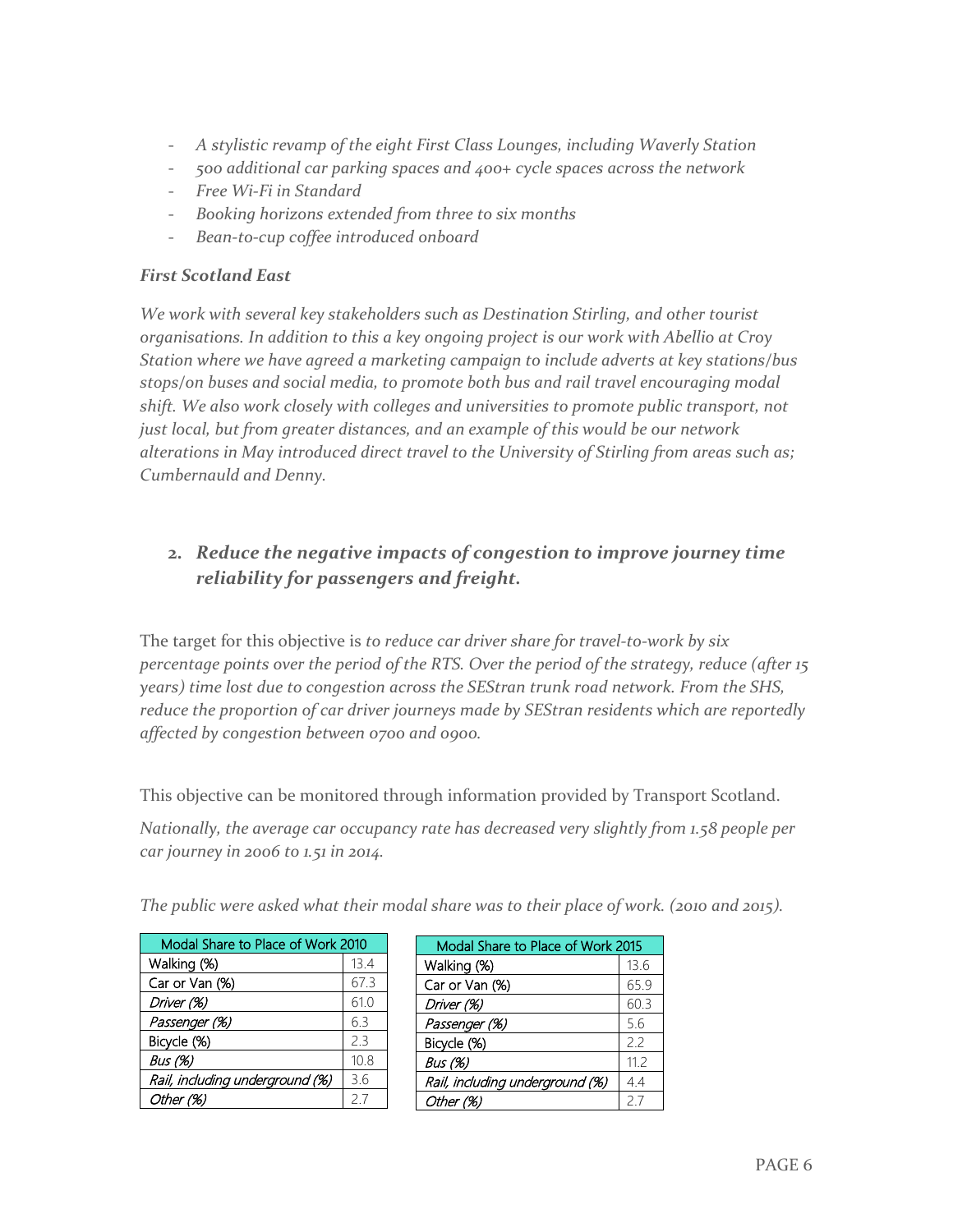*The public were asked how traffic congestion effected their travel to work between the period 2007 to 2010 and then compared to the period 2011 to 2015.* 

| Effects of traffic congestion on travel to work journey, 2011 - 2015 |                                     |    |            |       |     |  |  |
|----------------------------------------------------------------------|-------------------------------------|----|------------|-------|-----|--|--|
|                                                                      | Driver car/van<br>Passenger car/van |    | <b>Bus</b> | Other | All |  |  |
| How often journey to work affected by traffic congestion             |                                     |    |            |       |     |  |  |
| At least once a week                                                 | 45                                  | 35 | 49         | 10    | 37  |  |  |
| Less often                                                           | 22                                  | 20 | 22         | 9     | 19  |  |  |
| Never                                                                | 32                                  | 45 | 29         | 81    | 44  |  |  |
| How much extra time normally allowed for journey to work             |                                     |    |            |       |     |  |  |
| None                                                                 | 25                                  | 24 | 28         | 34    | 26  |  |  |
| Less than 5 mins                                                     | 9                                   | 13 | 6          | 14    | 9   |  |  |
| $5 - 10$ mins                                                        | 27                                  | 27 | 26         | 23    | 27  |  |  |
| $11 - 30$ mins                                                       | 31                                  | 29 | 30         | 17    | 29  |  |  |
| $31 - 60$ mins                                                       | 6                                   |    | 8          | 9     |     |  |  |
| More than 1 hour                                                     |                                     |    | ∍          |       |     |  |  |

| Effects of traffic congestion on travel to work journey, 2007 - 2010 |                |                   |            |       |      |  |  |  |
|----------------------------------------------------------------------|----------------|-------------------|------------|-------|------|--|--|--|
|                                                                      | Driver car/van | Passenger car/van | <b>Bus</b> | Other | All  |  |  |  |
| How often journey to work affected by traffic congestion             |                |                   |            |       |      |  |  |  |
| At least once a week                                                 | 39.1           | 31.7              | 43.2       | 7.3   | 31   |  |  |  |
| Less often                                                           | 23.2           | 19.3              | 21.2       | 6.8   | 18.4 |  |  |  |
| Never                                                                | 37.7           | 49                | 35.6       | 85.9  | 50.6 |  |  |  |
| How much extra time normally allowed for journey to work             |                |                   |            |       |      |  |  |  |
| None                                                                 | 26.2           | 25                | 30.3       | 38.7  | 27.7 |  |  |  |
| Less than 5 mins                                                     | 7.8            | 8.9               | 6.8        | 9.2   | 7.8  |  |  |  |
| $5 - 10$ mins                                                        | 26.7           | 31                | 23         | 19.9  | 25.8 |  |  |  |
| $11 - 30$ mins                                                       | 31.5           | 28.9              | 29.3       | 24.4  | 30.4 |  |  |  |
| $31 - 60$ mins                                                       | 6              | 4.8               | 7.4        | 5.9   | 6.1  |  |  |  |
| More than 1 hour                                                     | 1.9            | 1.4               | 3.1        | 1.9   | 2.1  |  |  |  |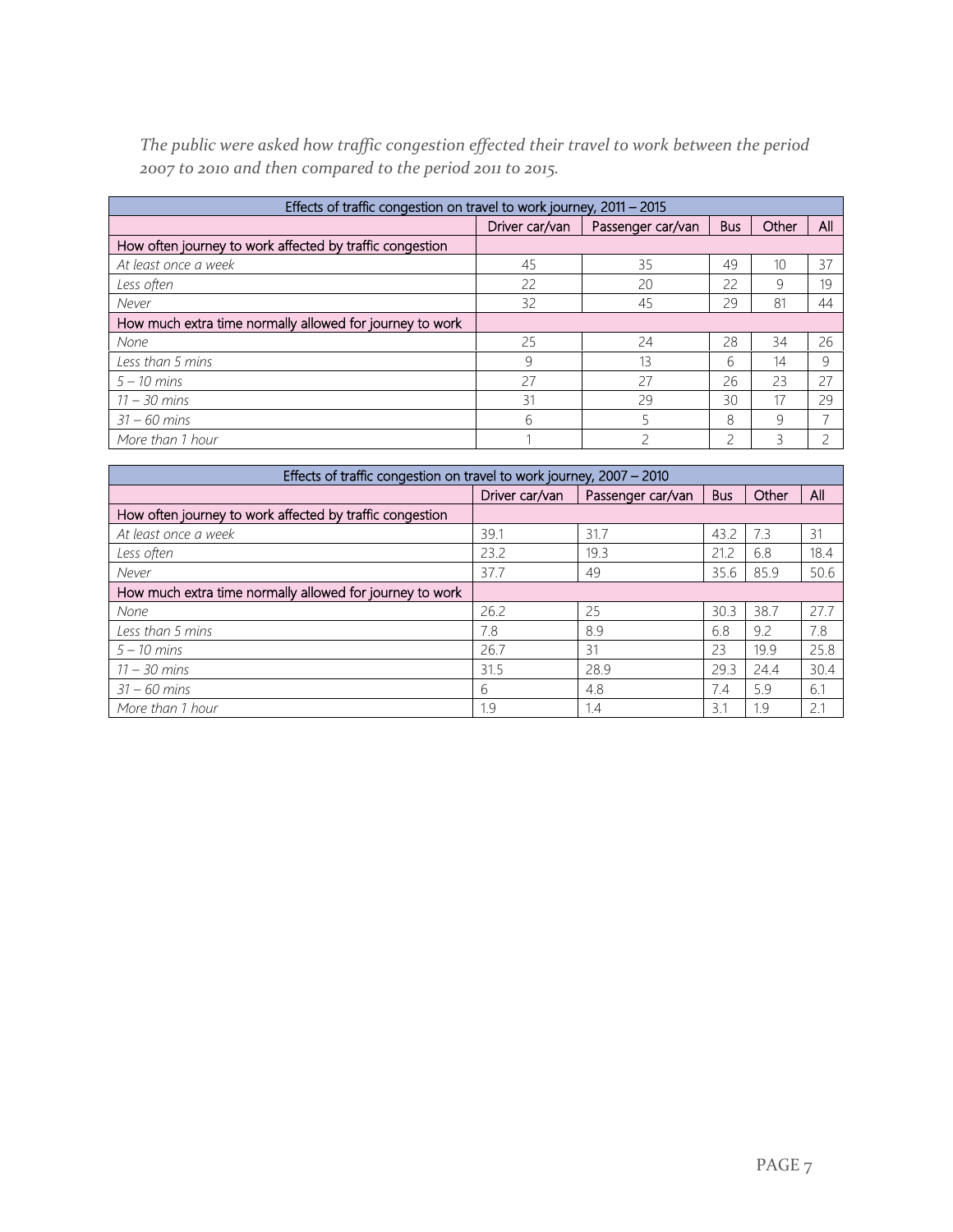#### **ACCESSIBILITY**

#### **3.** *Improve access to employment.*

The target for this objective is *for communities defined as most deprived by the Scottish Index of Multiple Deprivation (SIMD), improve access (by public transport) to employment (using the above measure) by an average of at least 10% after 15 years).* 

This objective can be monitored through information provided by the Transport Scotland.

| [Travel to work] Employed adults' method of travel to work, 2010. |         |           |  |  |  |
|-------------------------------------------------------------------|---------|-----------|--|--|--|
|                                                                   | Bus (%) | Other (%) |  |  |  |
| By Scottish Index of Multiple Deprivation:                        |         |           |  |  |  |
| 1 (20% most deprived)                                             | 55      | 18        |  |  |  |
| 2                                                                 | 66      | 13        |  |  |  |
| 3                                                                 | 69      | 9         |  |  |  |
| 4                                                                 | 73      | 8         |  |  |  |
| 5 (20% least deprived)                                            | 71      | 8         |  |  |  |
| [Travel to work] Employed adults' method of travel to work, 2014. |         |           |  |  |  |
|                                                                   |         |           |  |  |  |
|                                                                   | Bus (%) | Other (%) |  |  |  |
| By Scottish Index of Multiple Deprivation:                        |         |           |  |  |  |
| 1 (20% most deprived)                                             | 59      | 15        |  |  |  |
| $\overline{\phantom{0}}$                                          | 64      | 13        |  |  |  |
| 3                                                                 | 71      | 9         |  |  |  |
| 4                                                                 | 74      | 7         |  |  |  |

*The public were asked how they normally travel to work (2010 and 2014).* 

#### **4.** *Improve access to health facilities.*

The target for this objective is *to reduce the proportion of zero-car households with poor access (>60 minutes travel by public transport) during various time periods and to defined key hospitals by 50% over the period of the RTS (15% after five years).* 

This objective can be monitored through information provided by the Transport Scotland.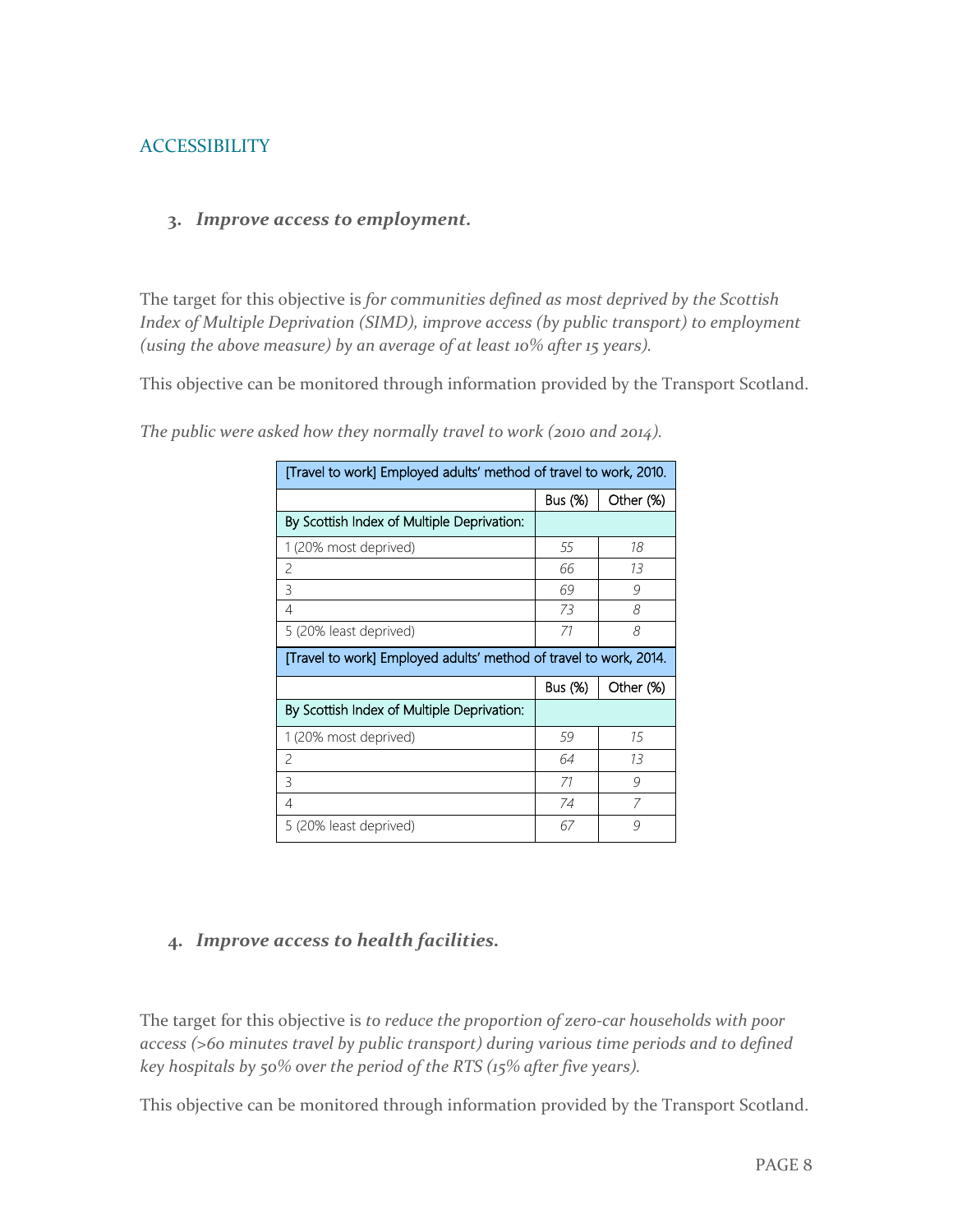*Households living in rural areas are more likely to have access to a car compared to those living in urban areas in Scotland (around 83% compared to 60% in large urban areas). There is a general trend of increasing car ownership as the level of rurality increases: rural areas also have higher levels of multiple car ownership with 38% of remote rural areas having two or more cars compared to 19% in large urban areas.* 

| <b>Households</b>     | Large<br>Urban/<br>Areas | Other<br>Urban<br>Areas | Accessible<br><b>Small Towns</b> | Remote<br><b>Small Towns</b> | Accessible<br>Rural | Remote<br>Rural | Scotland |
|-----------------------|--------------------------|-------------------------|----------------------------------|------------------------------|---------------------|-----------------|----------|
| No Access to cars (%) | 40                       | 30                      | 22                               | 30                           | 12                  | 17              | 30       |
| At least one (%)      | 60                       | 70                      | 78                               | 70                           | 88                  | 83              | 70       |
| One (%)               | 41                       | 46                      | 43                               | 47                           | 41                  | 45              | 43       |
| Two or More (%)       | 19                       | 25                      | 35                               | 23                           | 47                  | 38              |          |
| Base                  | 3,090                    | 3,490                   | 960                              | 620                          | 1,120               | 1.040           | 10,330   |

*The public were asked how they normally travel to a doctors' surgery (2010), however there is no data on this question after 2010.* 

| How adults normally travel to a doctors' surgery 2010 |         |               |                |                |                |                |                |
|-------------------------------------------------------|---------|---------------|----------------|----------------|----------------|----------------|----------------|
|                                                       | Walking | <b>Driver</b> | Passenger      | Bicycle        | <b>Bus</b>     | Rail (inc.     | Other          |
|                                                       | (%)     | Car/Van (%)   | Car/Van (%)    | (%)            | (%)            | $U/q$ ) (%)    | (%)            |
| All people aged 16+                                   | 37      | 41            | 9              | $\Omega$       | 10             | 0              | 3              |
| Male                                                  | 36      | 47            | 6              |                | 8              | $\Omega$       | $\overline{c}$ |
| Female                                                | 37      | 37            | 11             | $\Omega$       | 11             | $\Omega$       | 3              |
| $16 - 29$                                             | 48      | 27            | 12             | $\overline{0}$ | 12             | 1              | 1              |
| $30 - 39$                                             | 44      | 46            | $\overline{3}$ | 1              | 6              | 0              | 1              |
| $40 - 49$                                             | 36      | 50            | 5              | 1              | $\overline{7}$ | $\overline{O}$ | $\overline{c}$ |
| $50 - 59$                                             | 33      | 50            | 6              | 1              | 8              | 0              | 2              |
| $60 - 69$                                             | 31      | 45            | 10             | $\Omega$       | 12             | $\Omega$       | $\overline{c}$ |
| $70 - 79$                                             | 26      | 36            | 17             | $\Omega$       | 14             | $\overline{O}$ | 6              |
| $80+$                                                 | 25      | 27            | 22             | $\mathcal{O}$  | 15             | 0              | 11             |
| Self Employed                                         | 25      | 68            | $\overline{c}$ | $\overline{c}$ | $\overline{c}$ | $\overline{O}$ | $\overline{0}$ |
| Employed Full Time                                    | 37      | 52            | $\overline{4}$ | 1              | 6              | $\overline{0}$ | 1              |
| Employed Part Time                                    | 40      | 48            | $\overline{4}$ | $\Omega$       | 7              | $\Omega$       | 1              |
| Looking After the Home/Family                         | 43      | 34            | 10             | $\mathcal{O}$  | 11             | $\overline{0}$ | $\overline{c}$ |
| Permanently Retired from Work                         | 29      | 37            | 15             | $\Omega$       | 13             | $\overline{O}$ | 5              |
| Unemployed/Seeking Work                               | 55      | 21            | $\overline{4}$ | $\mathbf{1}$   | 15             | $\Omega$       | 3              |
| In Further/Higher Education                           | 53      | 20            | 10             | $\overline{0}$ | 16             | $\Omega$       | 1              |
| Permanently Sick or Disabled                          | 28      | 22            | 21             | $\Omega$       | 18             | $\Omega$       | 10             |
| 1 (20% Most Deprived)                                 | 41      | 25            | 11             | 1              | 18             | $\Omega$       | 5              |
| $\mathbf{Z}$                                          | 41      | 35            | 8              | $\overline{0}$ | 13             | $\Omega$       | 3              |
| 3                                                     | 34      | 46            | 10             | $\overline{0}$ | 8              | $\Omega$       | $\overline{c}$ |
| 4                                                     | 31      | 52            | 8              | $\Omega$       | 6              | $\Omega$       | 2              |
| 5 (20% Least Deprived)                                | 36      | 49            | 8              | $\overline{0}$ | 5              | $\Omega$       | 1              |
| Large Urban Areas                                     | 43      | 32            | 8              | 1              | 14             | $\overline{O}$ | 3              |
| Other Urban                                           | 34      | 42            | 10             | $\overline{0}$ | 10             | 0              | 3              |
| Small Accessible Towns                                | 48      | 39            | 6              | $\overline{0}$ | 5              | 0              | $\overline{c}$ |
| Small Remote Towns                                    | 37      | 45            | 11             | $\overline{0}$ | 4              | $\Omega$       | 2              |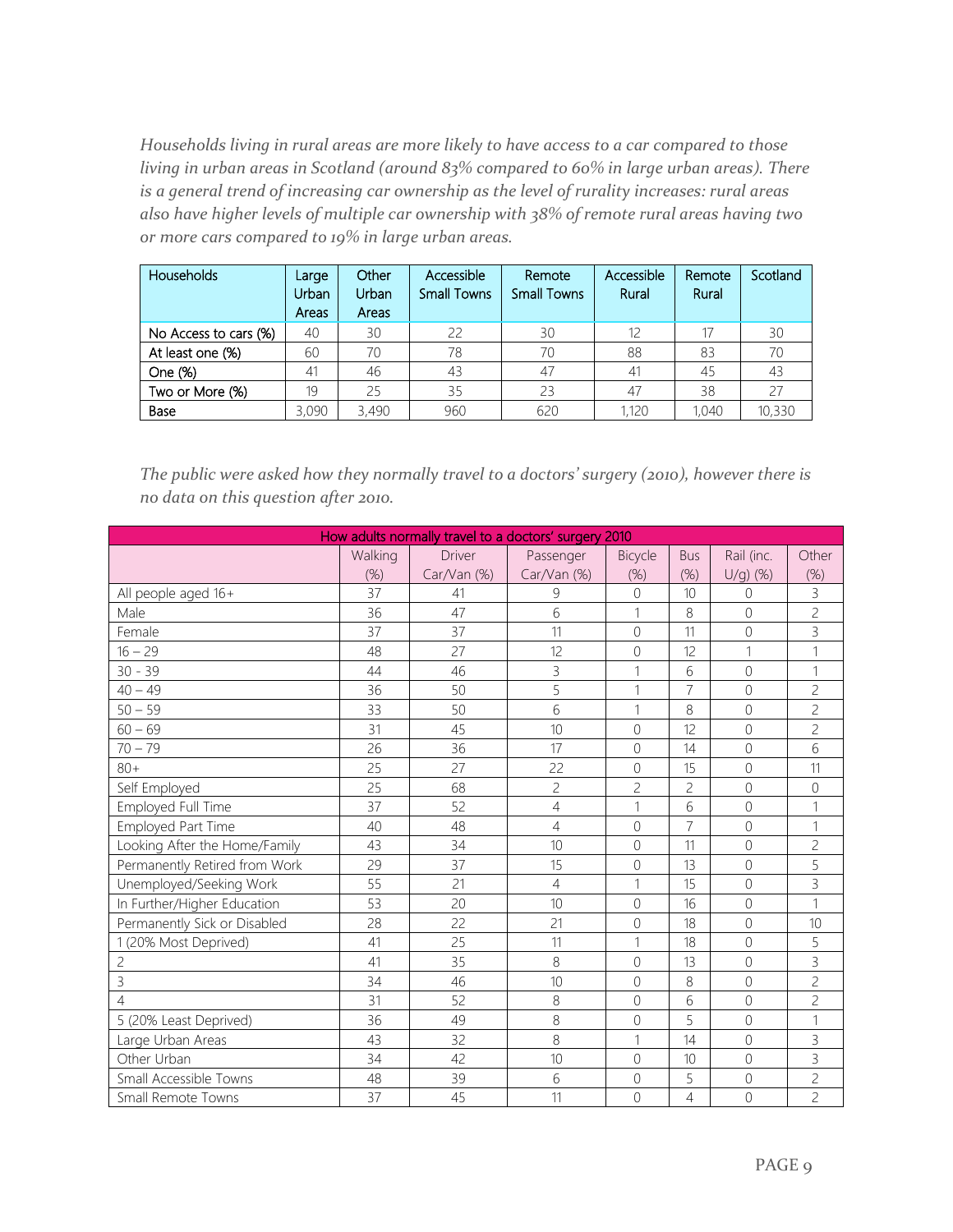| ₹ural<br>$\Delta$<br>$\cdots$            | $\sim$<br>- | -- |  |  |  |
|------------------------------------------|-------------|----|--|--|--|
| . KAMUta<br>$\cdots$<br>I di<br>w<br>11. |             |    |  |  |  |

# *The public were asked how they normally travel to the hospital outpatients (2010), however there is no data for this question after 2010.*

| How adults normally travel to a hospital outpatients 2010 |                |               |                |                |                |                |                |  |  |
|-----------------------------------------------------------|----------------|---------------|----------------|----------------|----------------|----------------|----------------|--|--|
|                                                           | Walking        | <b>Driver</b> | Passenger      | Bicycle        | <b>Bus</b>     | Rail (inc.     | Other          |  |  |
|                                                           | $(\%)$         | Car/Van (%)   | Car/Van (%)    | (%)            | (%)            | $U/g)$ (%)     | (%)            |  |  |
| All people aged 16+                                       | 9              | 47            | 18             | $\Omega$       | 19             | 1              | 6              |  |  |
| Male                                                      | 10             | 56            | 12             | $\Omega$       | 17             | $\Omega$       | 5              |  |  |
| Female                                                    | 9              | 39            | 24             | $\mathbf 0$    | 20             | 1              | $\overline{7}$ |  |  |
| $16 - 29$                                                 | 15             | 29            | 27             | $\overline{0}$ | 23             | 1              | $\overline{4}$ |  |  |
| $30 - 39$                                                 | 12             | 60            | 9              | 1              | 14             | 1              | $\overline{4}$ |  |  |
| $40 - 49$                                                 | 9              | 61            | 11             | 1              | 14             | $\Omega$       | 3              |  |  |
| $50 - 59$                                                 | 8              | 54            | 14             | $\sqrt{a}$     | 17             | $\mathbf 0$    | 6              |  |  |
| $60 - 69$                                                 | $\overline{7}$ | 50            | 17             | $\Omega$       | 20             | 1              | 5              |  |  |
| $70 - 79$                                                 | 5              | 34            | 27             | $\mathbf 0$    | 24             | 1              | 10             |  |  |
| $80+$                                                     | $\overline{3}$ | 24            | 35             | $\overline{0}$ | 19             | 1              | 18             |  |  |
| Self Employed                                             | 10             | 81            | $\overline{4}$ | $\overline{c}$ | $\overline{3}$ | $\Omega$       | $\Omega$       |  |  |
| Employed Full Time                                        | 11             | 65            | 10             | $\overline{0}$ | 12             | $\Omega$       | $\overline{c}$ |  |  |
| Employed Part Time                                        | $\overline{7}$ | 59            | 15             | $\sqrt{a}$     | 15             | 1              | 3              |  |  |
| Looking After the Home/Family                             | 8              | 38            | 25             | $\sqrt{a}$     | 20             | 1              | 8              |  |  |
| Permanently Retired from                                  | 5              | 37            | 25             | $\mathbf 0$    | 22             | 1              | 10             |  |  |
| Work                                                      |                |               |                |                |                |                |                |  |  |
| Unemployed/Seeking Work                                   | 23             | 23            | 12             | 1              | 35             | 1              | $\overline{4}$ |  |  |
| Permanently Sick or Disabled                              | 5              | 25            | 30             | $\Omega$       | 28             | $\Omega$       | 12             |  |  |
| 1 (20% Most Deprived)                                     | 10             | 29            | 21             | $\Omega$       | 29             | $\overline{0}$ | 10             |  |  |
| $\overline{c}$                                            | 8              | 42            | 18             | $\Omega$       | 23             | 1              | $\overline{7}$ |  |  |
| $\overline{3}$                                            | $\overline{9}$ | 51            | 20             | $\mathbf 0$    | 15             | $\overline{0}$ | $\overline{4}$ |  |  |
| 4                                                         | 9              | 59            | 17             | $\overline{0}$ | 9              | 1              | $\overline{4}$ |  |  |
| 5 (20% Least Deprived)                                    | 9              | 56            | 15             | $\Omega$       | 15             | 1              | 3              |  |  |
| Large Urban Areas                                         | 12             | 35            | 17             | $\overline{0}$ | 27             | 1              | 8              |  |  |
| Other Urban                                               | 9              | 48            | 20             | $\mathbf 0$    | 18             | $\mathbf 0$    | 6              |  |  |
| Small Accessible Towns                                    | $\overline{4}$ | 53            | 25             | $\mathbf{1}$   | 13             | 1              | 3              |  |  |
| Small Remote Towns                                        | 21             | 54            | 15             | 1              | 5              | 1              | 3              |  |  |
| Accessible Rural                                          | $\overline{c}$ | 72            | 16             | 1              | $\overline{7}$ | 1              | $\overline{c}$ |  |  |
| Remote Rural                                              | 6              | 62            | 20             | $\Omega$       | 5              | $\overline{0}$ | $\overline{7}$ |  |  |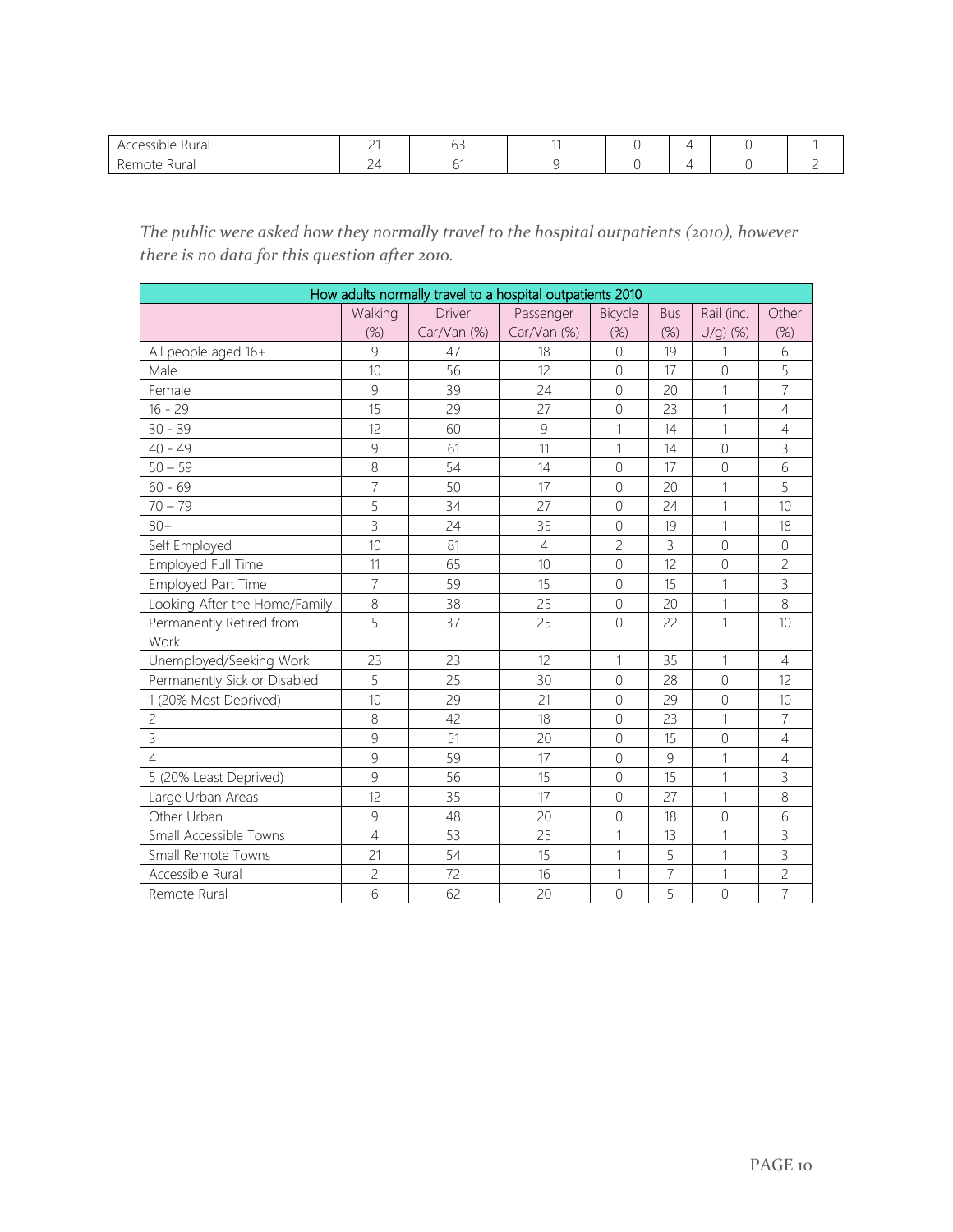# **5. Make public transport more affordable and socially inclusive**

The target for this objective is *by, or before the end of the RTS, monitor the implementation of all DDA requirements regarding accessible buses and all public transport complies with the requirements of the Equalities Act 2010. Identify high fare anomalies in the SEStran area by the end of the RTS period, relative to 2007. Seek to influence national policy in relation to procurement of bus services, if necessary to meet other RTS targets.at relative to 2007, achieve a 10% increases in (public transport) labour market catchments (within 30 minutes, and within 60 minutes) for selected locations.* 

This objective can be monitored through information provided by the Transport Scotland.

*The national proxy says that between 2006 and 2014, bus and rail fares have seen steady increases and in 2013 were 14% and 16% higher than in 2006 respectively. Whereas, the car has only risen by 2% in that time.*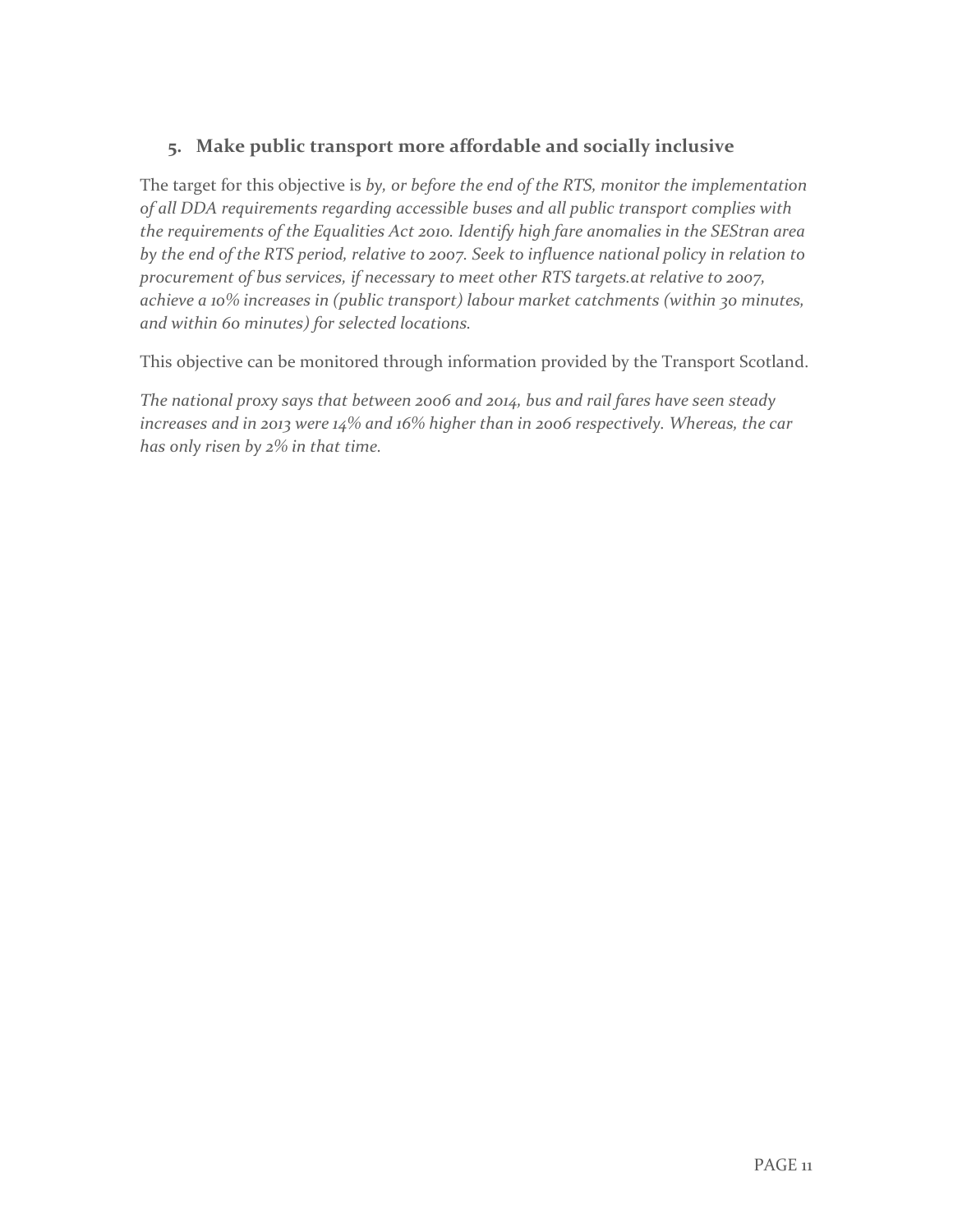#### ENVIRONMENT

# **6. Contribute to the achievement of the UK's national targets and obligations on greenhouse gas emissions.**

The target for this objective is *that progress should be made at the SEStran level towards the Scottish Government's aspirational national traffic reduction target of a return to 2001 traffic levels by 2021, and the Scottish Government's emissions targets.* 

This objective can be monitored through information provided by the Transport Scotland.

*The national data for this target shows that in 2014 demand for all road transport stood at 44.8 billion kilometres, as compared to 36.5 billion kilometres in 1995.* 

#### **7. Promote sustainable travel.**

The target for this objective is *reduce the negative impacts of congestion in particular to improve journey time reliability for passengers and freight.* 

This objective can be monitored through information provided by the Transport Scotland.

*In 2014, 11.7% of car driver journeys were perceived to have been delayed due to traffic congestion, an increase from 9.7% in 2013, but below 12.7% seen in 2006 and the peak of 14.4% seen in 2007.* 

*The public were asked how they usually travelled to work a year ago, from the period (2007 to 2009) to the period (2011 – 2015).*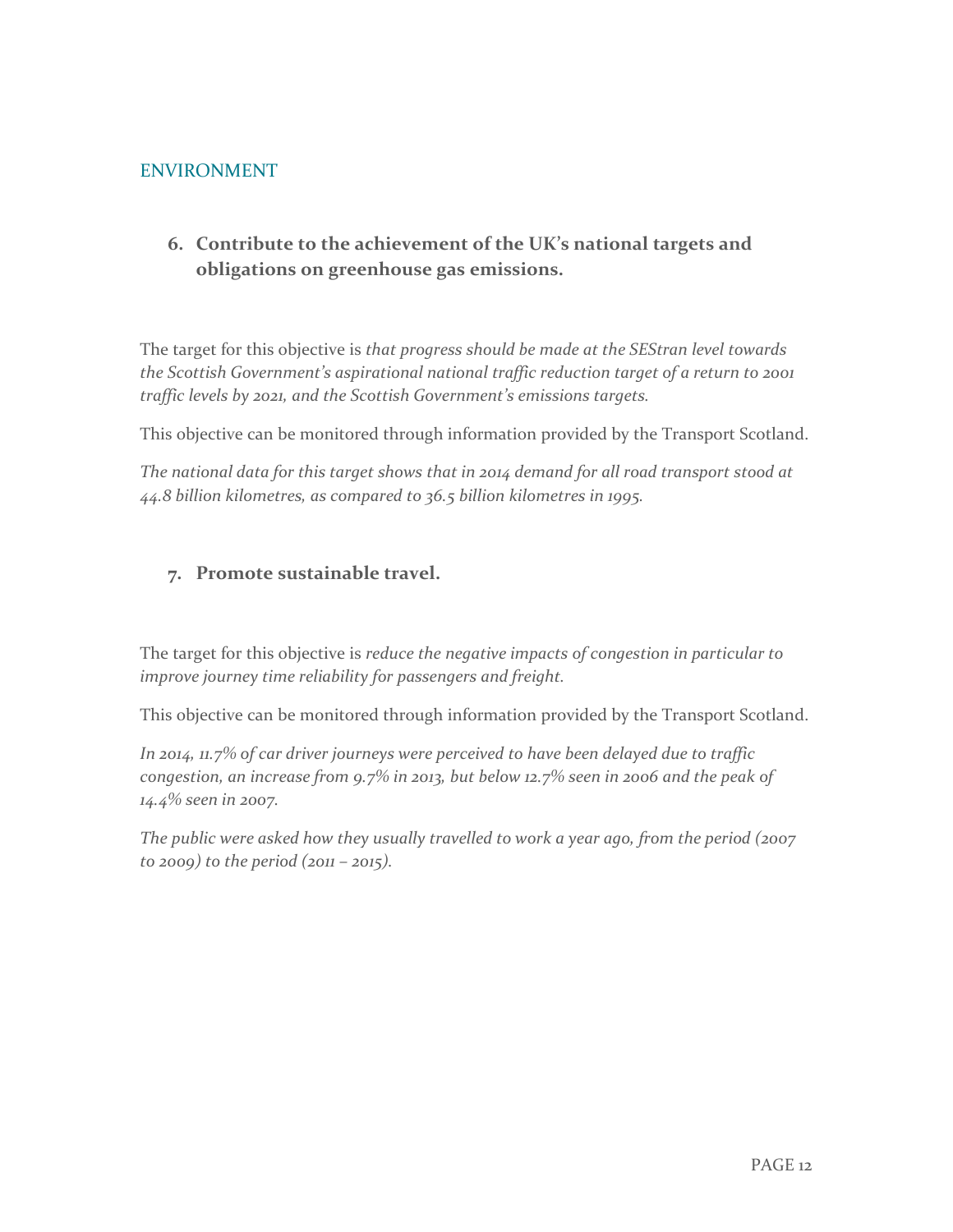| [Travel to work] How random adult usually travelled to work a year ago, (2011-2015) |                          |            |                                                                                     |                          |                |                |               |
|-------------------------------------------------------------------------------------|--------------------------|------------|-------------------------------------------------------------------------------------|--------------------------|----------------|----------------|---------------|
|                                                                                     | Walking (%)              | Driver (%) | Passenger (%)                                                                       | Bicycle (%)              | Bus $(%)$      | Rail (%)       | Other (%)     |
| Current Usual                                                                       |                          |            |                                                                                     |                          |                |                |               |
| Mode                                                                                |                          |            |                                                                                     |                          |                |                |               |
| Walking                                                                             | 87.1                     | 0.9        | 1.7                                                                                 | 3.2                      | 4.4            | 2.5            | 1.4           |
| Driver                                                                              | 5.4                      | 97.2       | 5.5                                                                                 | 9.3                      | 4.6            | 9.2            | 8.6           |
| Passenger                                                                           | 2.2                      | 0.5        | 88.6                                                                                | 0.3                      | 2.6            | 0.8            | 0.9           |
| Bicycle                                                                             | 0.8                      | 0.2        | 0.5                                                                                 | 83.3                     | 0.8            | $\mathcal{I}$  | 0.3           |
| Bus                                                                                 | 2.9                      | 0.5        | 1.9                                                                                 | 2.2                      | 85.7           | 2.9            | 1.7           |
| Rail                                                                                | 0.6                      | 0.5        | 0.8                                                                                 | 0.6                      | 7.4            | 82.9           | 1.9           |
| Other                                                                               | 1                        | 0.3        | 7.7                                                                                 | 1                        | 0.4            | 0.8            | 85.3          |
|                                                                                     |                          |            | [Travel to work] How random adult usually travelled to work a year ago, (2007-2009) |                          |                |                |               |
|                                                                                     | Walking (%)              | Driver (%) | Passenger (%)                                                                       | Bicycle (%)              | Bus (%)        | Rail (%)       | Other (%)     |
| Current Usual                                                                       |                          |            |                                                                                     |                          |                |                |               |
| Mode                                                                                |                          |            |                                                                                     |                          |                |                |               |
|                                                                                     |                          |            |                                                                                     |                          |                |                |               |
| Walking                                                                             | 85                       |            | 3                                                                                   | $\overline{\phantom{0}}$ | 3              | 3              | 6             |
| Driver                                                                              | 6                        | 96         | 9                                                                                   | 10 <sup>2</sup>          | 8              | 10             | 14            |
| Passenger                                                                           | $\overline{\phantom{a}}$ | 7          | 83                                                                                  | $\Omega$                 | $\overline{A}$ | $\mathcal{I}$  | 5             |
| Bicycle                                                                             | 1                        | 0          | 1                                                                                   | 85                       | 0              |                | 3             |
| Bus                                                                                 | $\overline{4}$           | 7          | $\overline{4}$                                                                      | $\overline{\phantom{a}}$ | 84             | $\overline{A}$ | 3             |
| Rail                                                                                | $\overline{1}$           | 0          | 0                                                                                   | $\overline{\phantom{a}}$ | $\mathcal I$   | 82             | $\mathcal{I}$ |

#### **8. Reduce the need to travel.**

The target for this objective is *to stabilize and reduce the number of trips per person per year made using motorized modes, by 5% over the period of the RTS.* 

This objective can be monitored through information provided by the Transport Scotland.



#### *Pedal cycle traffic*

*(vehicle-kilometres) in 2006, was 260 million and in 2014 it was 339 million for the whole of Scotland.*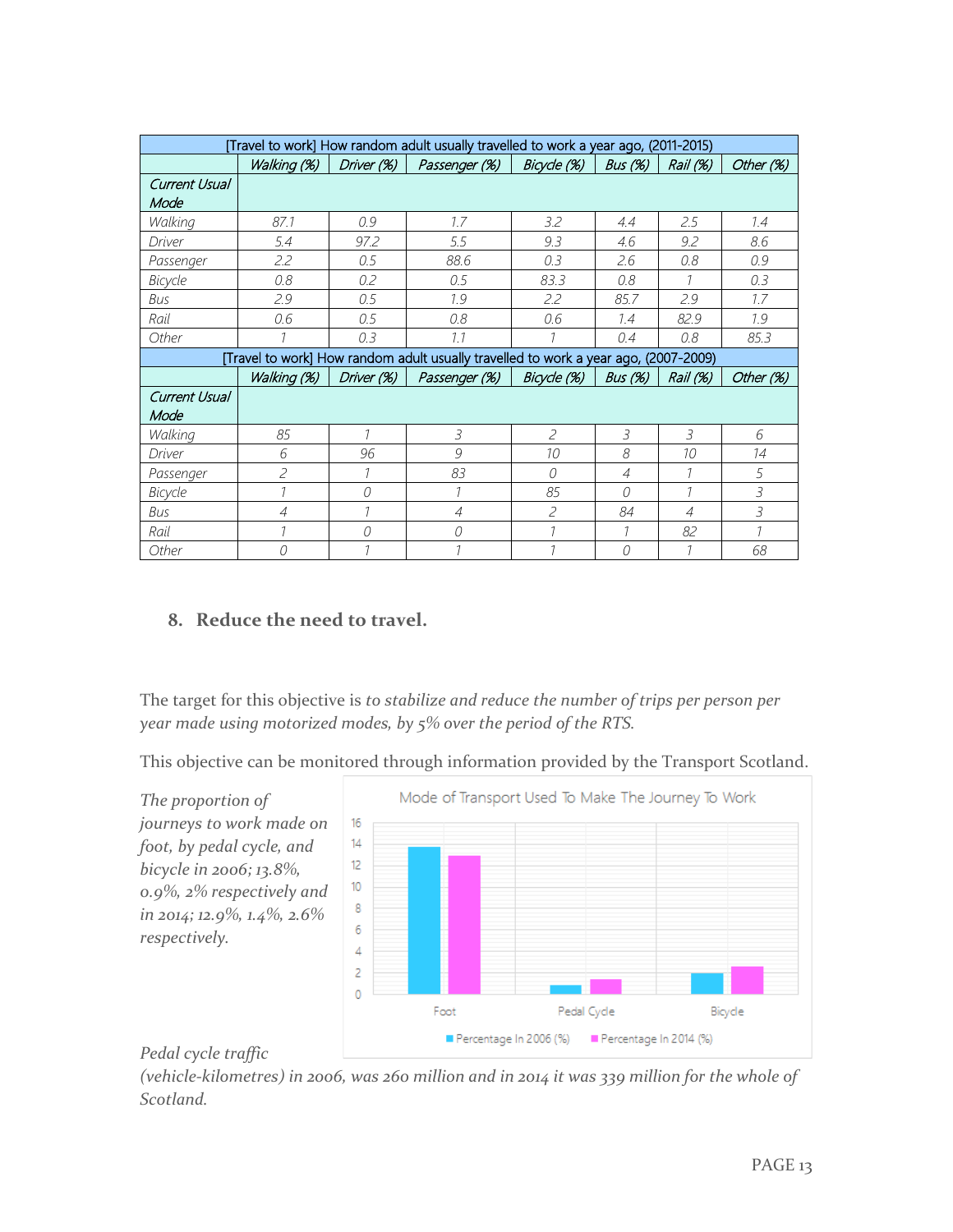#### **9. Increase transport choices, reducing dependency on the private car.**

The target for this objective is *to reduce the negative impacts of congestion in particular, to improve journey time reliability for passengers and freight.* 

This objective can be monitored through information provided by the Transport Scotland and VisitScotland.

*Response to 'how often have you used your local bus service in the past month, if at all?' were that, 31% of adults used the bus at least once a week and 54% had not used it in the past month. However, this is only a national figure.* 

*The proportion of those travelling to work by public and private transport has remained static. The average car occupancy rate has decreased very slightly from 1.58 people per car journey in 2006 to 1.51 in 2014.* 

*Adults living in urban areas were more satisfied with the quality of the three public services; local health service, school and public transport than those in small towns and rural areas – mainly due to greater satisfaction with public transport. The proportion of people that are very satisfied by public transport has remained at 23%. There were 407 million bus journeys made in Scotland in 2015/2016, a reduction from 414 million in 2014/2015.* 



*In 2015, 93.2 million passengers were carried by ScotRail, an increase of 0.6% from 92.7 million in 2017, and an increase of 19% over the last five years.* 

*9% of the population (16+) reported using the train at least once a week in 2015 and 70% had not used the train in the last month – a reduction from 80% in 2005.*

*The proportion of people who reported that they had not used the train in the last month had increased with age (61% of those aged 16 – 19 had not used the train in the last month, compared to 92% of those aged 80+).*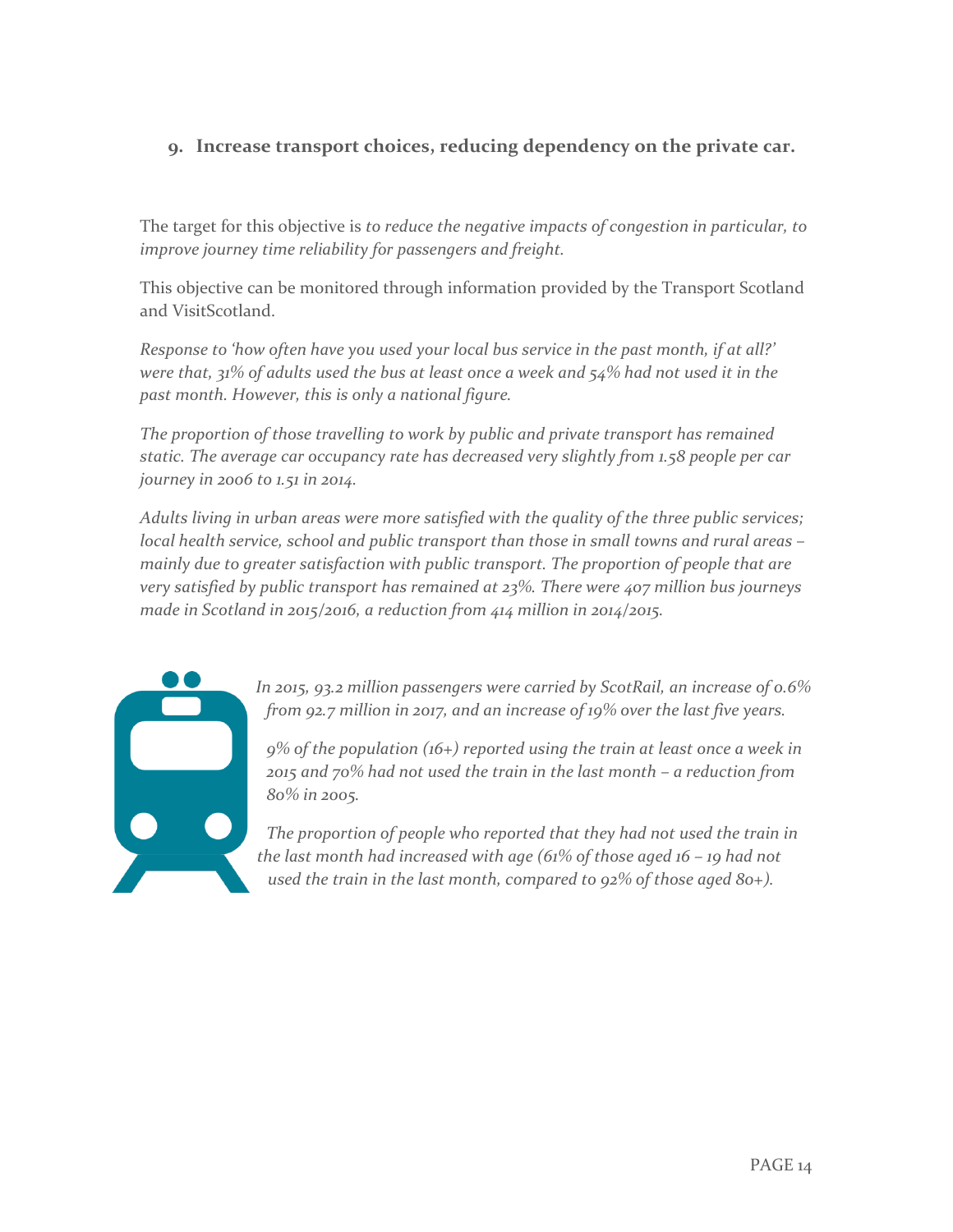#### **10. Improve Safety (reduce accidents and personal security.**

The target for this objective is *by 2020, to cut the number of killed by 40% and seriously injured casualties by 55% and to cut the number of children killed by 50% and seriously injured by 65% all from a 2004 – 2008 base. There is also a target to reduce the slight casualty rate by 10%. Over the period of the strategy, a 20% reduction (7% after five years) in pedestrians and cyclists killed or seriously injured (KSI) per trip made (using SHS data for trip making). Over the period of the strategy, a five-percentage point improvement in the perception of the safety of travel by bus in SEStran (currently around 85%), using Scottish Government Bus Satisfaction monitoring data (two percentage points after five years).* 

| Users Views on Local Bus Service 2014 | lsei      |          |
|---------------------------------------|-----------|----------|
|                                       | Agree (%) |          |
| Feel safe/secure on the bus           | 94 I      | Feel saf |
| during the day                        |           | during i |

*69.3*

*Feel safe/secure on bus during* 

*the evening*

This objective can be monitored through information provided by the Transport Scotland.

| Users Views on Local Bus Service 2010         |           |  |
|-----------------------------------------------|-----------|--|
|                                               | Agree (%) |  |
| Feel safe/secure on the bus<br>during the day | 91        |  |
| Feel safe/secure on bus during<br>the evening | 59        |  |

**11. Increase the proportion of trips by walks/cycle.** 

The target for this objective is *a target for mode share, in addition over the period of the strategy, a 5%-point increase in walking and cycling mode share for all trips, SEStran wide. Cycling Action Plan for Scotland has a vision of 10% of all journeys will be by bike by 2020.* 

This objective can be monitored through information provided by the Transport Scotland.

| Modal Share of All Journeys (%) |      |      |
|---------------------------------|------|------|
|                                 | 2010 | 2015 |
| Walking                         | 22.0 | 21.6 |
| Driver Car/Van                  | 51.0 | 49.7 |
| Passenger Car/Van               | 13.3 | 13.3 |
| Bicycle                         | 0.9  | 1.2  |
| Bus                             | 8.6  | 9.5  |
| Taxi/Minicab                    | 1.4  | 1.3  |
| Rail                            | 1.9  | 1.7  |
| Other                           | 10   | 0.6  |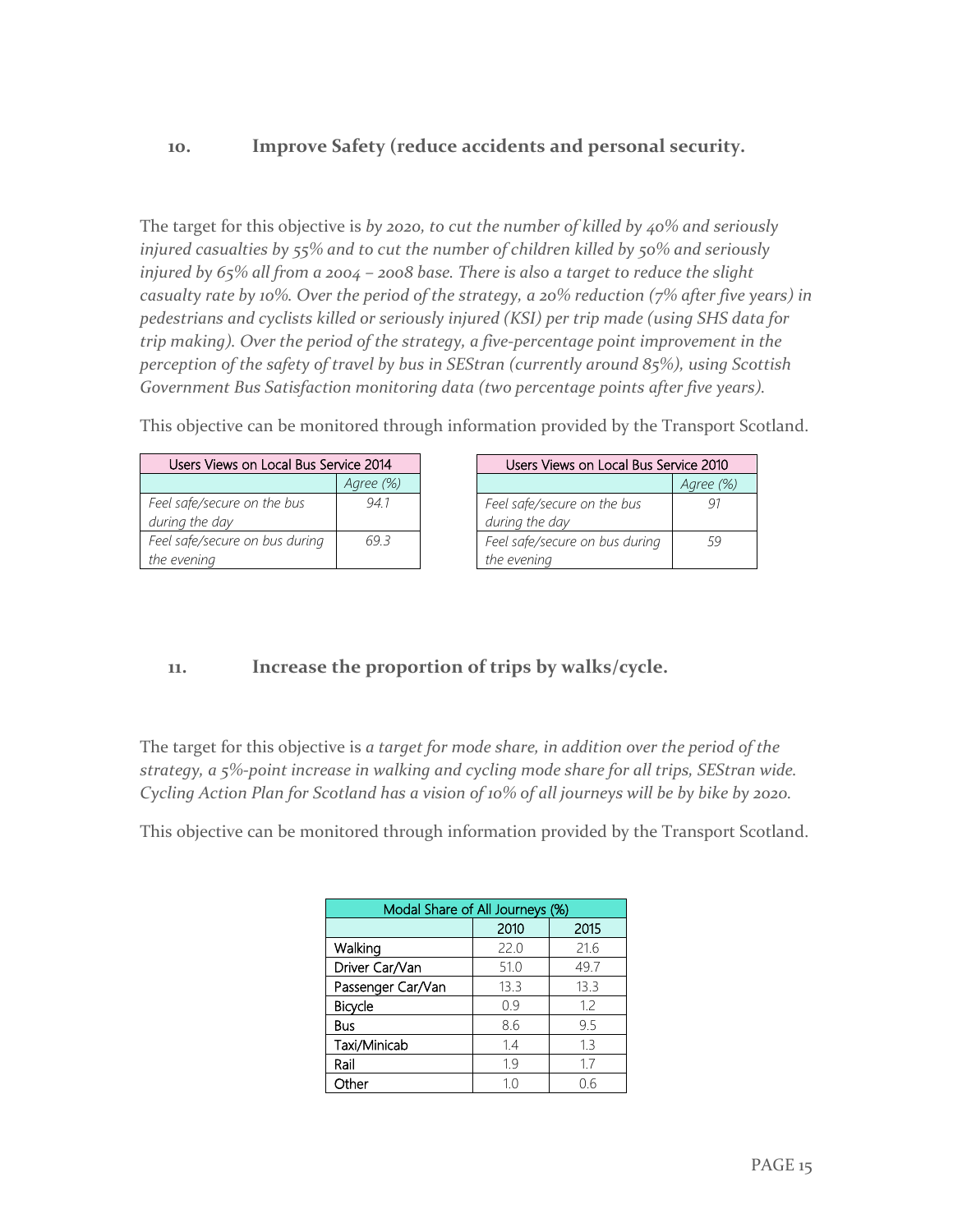#### **12. Meet or better all statutory air quality requirements.**

The target for this objective is *to meet or better all statutory air quality requirements.*

This objective can be monitored through information provided by the Friends of the Earth.

*A report from the Friends of the Earth report in January found that Scotland's most polluted streets breached the European limit for levels of nitrogen dioxide. Some of the most polluted streets in the SEStran region were, St. John's Road in Edinburgh at 49 micrograms per cubic metre and Queensferry Road also in Edinburgh at 42 micrograms per cubic metre. The European Ambient Air Quality directive limits nitrogen dioxide to 40 micrograms per cubic metre.* 

*Throughout the SEStran region;* 

*Falkirk had four pollution zones, where the most polluted was West Bridge Street.* 

*Fife had two pollution zones, where the most polluted was Appin Crescent in Dunfermline.* 

*East Lothian had one pollution zone, where the most polluted was High St in Musselburgh.* 

*Edinburgh had six pollution zones, where the most polluted was St. John's Road.* 

*West Lothian had three pollution zones, where the most polluted was Linlithgow High Street.* 

*There were five new pollution zones identified in 2016 of those; Salamander Street in Edinburgh, in Linlithgow and Newton in West Lothian.* 

*Out of the seven most polluted streets for particulate matter the ones below were in the SEStran region;* 

- *Queensferry Road in Edinburgh at 20 microgrammes per cubic metre.*
- *Salamander Street in Edinburgh at 20 microgrammes per cubic metre.*
- *West Bridge Street in Falkirk at 19 microgrammes per cubic metre.*
- *Glasgow Road in Edinburgh at 18 microgrammes per cubic metre.*

*NB: the Scottish Air Quality objective is 18 microgrammes per cubic metre.*